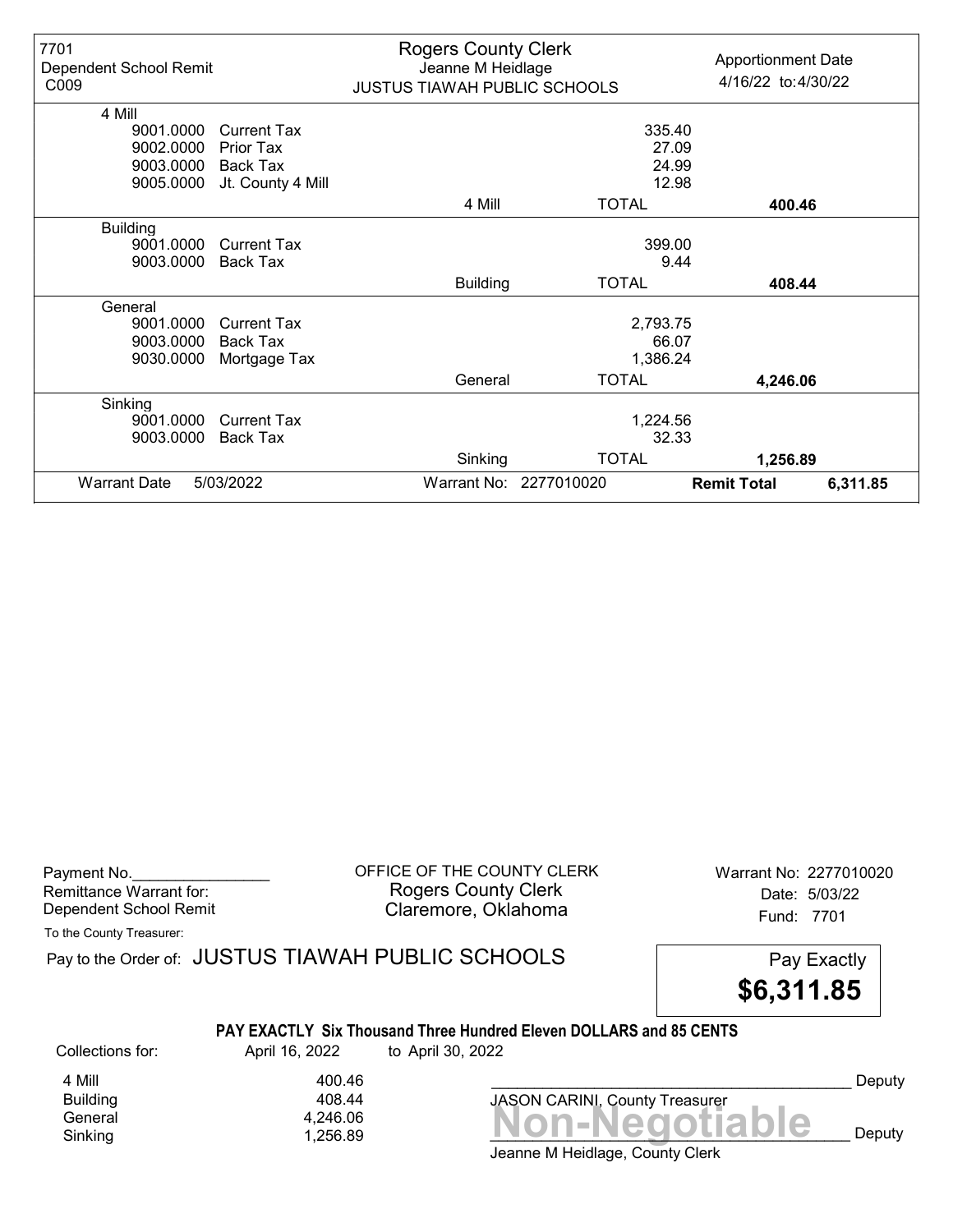| 7702<br>Independent School Remit<br>1001 |                    | <b>Rogers County Clerk</b><br>Jeanne M Heidlage<br>CLAREMORE PUBLIC SCHOOLS |                        | <b>Apportionment Date</b><br>4/16/22 to:4/30/22 |
|------------------------------------------|--------------------|-----------------------------------------------------------------------------|------------------------|-------------------------------------------------|
| 4 Mill                                   |                    |                                                                             |                        |                                                 |
| 9001.0000                                | <b>Current Tax</b> |                                                                             | 2,372.54               |                                                 |
| 9002.0000                                | <b>Prior Tax</b>   |                                                                             | 191.62                 |                                                 |
| 9003.0000                                | Back Tax           |                                                                             | 176.78                 |                                                 |
| 9005.0000                                | Jt. County 4 Mill  |                                                                             | 91.79                  |                                                 |
|                                          |                    | 4 Mill                                                                      | <b>TOTAL</b>           | 2,832.73                                        |
| <b>Building</b>                          |                    |                                                                             |                        |                                                 |
| 9001.0000                                | Current Tax        |                                                                             | 1,737.78               |                                                 |
| 9002.0000                                | <b>Prior Tax</b>   |                                                                             | 60.63                  |                                                 |
| 9003.0000                                | <b>Back Tax</b>    |                                                                             | 205.13                 |                                                 |
|                                          |                    | <b>Building</b>                                                             | <b>TOTAL</b>           | 2,003.54                                        |
| General                                  |                    |                                                                             |                        |                                                 |
| 9001.0000                                | <b>Current Tax</b> |                                                                             | 12,161.11              |                                                 |
| 9002.0000                                | Prior Tax          |                                                                             | 424.32                 |                                                 |
| 9003.0000                                | <b>Back Tax</b>    |                                                                             | 1,435.48               |                                                 |
| 9030.0000                                | Mortgage Tax       |                                                                             | 9,805.79               |                                                 |
|                                          |                    | General                                                                     | <b>TOTAL</b>           | 23,826.70                                       |
| Sinking                                  |                    |                                                                             |                        |                                                 |
| 9001.0000                                | <b>Current Tax</b> |                                                                             | 6,775.33               |                                                 |
| 9002.0000                                | Prior Tax          |                                                                             | 274.97                 |                                                 |
| 9003.0000                                | <b>Back Tax</b>    |                                                                             | 970.73                 |                                                 |
|                                          |                    | Sinking                                                                     | <b>TOTAL</b>           | 8,021.03                                        |
| <b>Warrant Date</b>                      | 5/03/2022          |                                                                             | Warrant No: 2277020244 | <b>Remit Total</b><br>36,684.00                 |

| Payment No.                     |  |
|---------------------------------|--|
| Remittance Warrant for:         |  |
| <b>Independent School Remit</b> |  |

OFFICE OF THE COUNTY CLERK Warrant No: 2277020244 Rogers County Clerk Date: 5/03/22 Claremore, Oklahoma<br>
Fund: 7702

To the County Treasurer:

Pay to the Order of: CLAREMORE PUBLIC SCHOOLS Pay Exactly

\$36,684.00

## PAY EXACTLY Thirty Six Thousand Six Hundred Eighty Four DOLLARS and no CENTS

Collections for: April 16, 2022 to April 30, 2022

4 Mill 2,832.73<br>Building 2,003.54 2,003.54<br>23,826.70

 $Sinking$ <br>Sinking  $(23,826.70)$ <br>Sinking  $(3,021.03)$ Sinking and  $\begin{array}{ccc} 8,021.03 & \bullet & \bullet \end{array}$  **NUIFNCYULIANIC** Deputy

Deputy

Jeanne M Heidlage, County Clerk

JASON CARINI, County Treasurer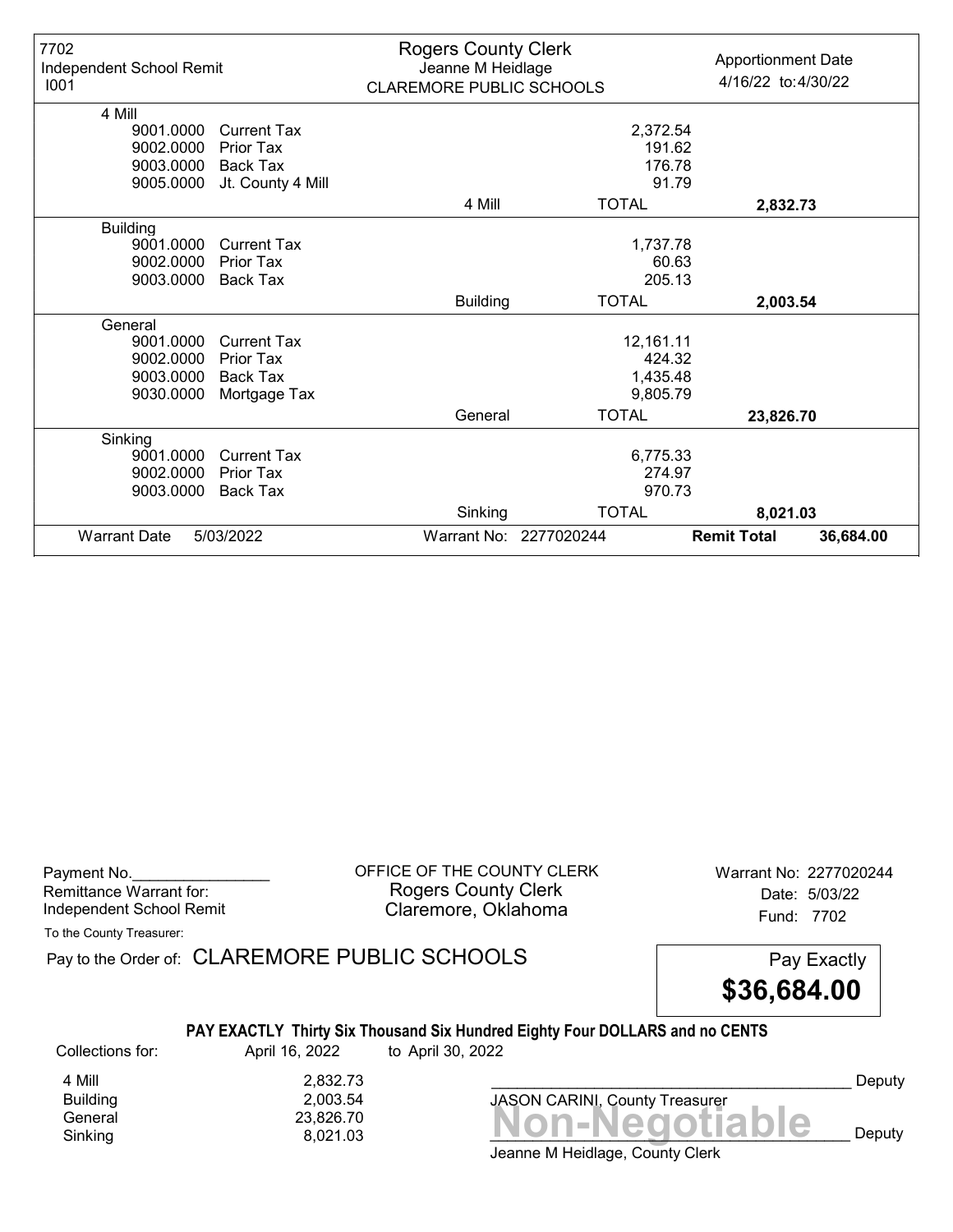| 7702<br>Independent School Remit<br>1002 |                    | <b>Rogers County Clerk</b><br>Jeanne M Heidlage<br>CATOOSA PUBLIC SCHOOLS |                        | <b>Apportionment Date</b><br>4/16/22 to:4/30/22 |
|------------------------------------------|--------------------|---------------------------------------------------------------------------|------------------------|-------------------------------------------------|
| 4 Mill                                   |                    |                                                                           |                        |                                                 |
| 9001.0000                                | <b>Current Tax</b> |                                                                           | 1,117.25               |                                                 |
| 9002.0000                                | Prior Tax          |                                                                           |                        | 90.23                                           |
| 9003.0000                                | Back Tax           |                                                                           |                        | 83.25                                           |
| 9005.0000                                | Jt. County 4 Mill  |                                                                           |                        | 43.23                                           |
|                                          |                    | 4 Mill                                                                    | <b>TOTAL</b>           | 1,333.96                                        |
| <b>Building</b>                          |                    |                                                                           |                        |                                                 |
| 9001.0000                                | <b>Current Tax</b> |                                                                           | 2,754.34               |                                                 |
| 9002.0000                                | Prior Tax          |                                                                           |                        | 2.16                                            |
| 9003.0000                                | Back Tax           |                                                                           | 153.62                 |                                                 |
|                                          |                    | <b>Building</b>                                                           | <b>TOTAL</b>           | 2,910.12                                        |
| General                                  |                    |                                                                           |                        |                                                 |
| 9001.0000                                | <b>Current Tax</b> |                                                                           | 19,302.09              |                                                 |
| 9002.0000                                | Prior Tax          |                                                                           |                        | 15.18                                           |
| 9003.0000                                | Back Tax           |                                                                           | 1,076.54               |                                                 |
| 9030.0000                                | Mortgage Tax       |                                                                           | 4,617.65               |                                                 |
|                                          |                    | General                                                                   | <b>TOTAL</b>           | 25,011.46                                       |
| Sinking                                  |                    |                                                                           |                        |                                                 |
| 9001.0000                                | <b>Current Tax</b> |                                                                           | 10,015.75              |                                                 |
| 9002.0000                                | Prior Tax          | 8.10                                                                      |                        |                                                 |
| 9003.0000                                | Back Tax           |                                                                           | 589.88                 |                                                 |
|                                          |                    | Sinking                                                                   | <b>TOTAL</b>           | 10,613.73                                       |
| <b>Warrant Date</b>                      | 5/03/2022          |                                                                           | Warrant No: 2277020245 | <b>Remit Total</b><br>39,869.27                 |

| Payment No.              |  |
|--------------------------|--|
| Remittance Warrant for:  |  |
| Independent School Remit |  |

OFFICE OF THE COUNTY CLERK Warrant No: 2277020245 Rogers County Clerk Date: 5/03/22 Claremore, Oklahoma<br>
Fund: 7702

To the County Treasurer:

Pay to the Order of: CATOOSA PUBLIC SCHOOLS Pay Exactly

\$39,869.27

## PAY EXACTLY Thirty Nine Thousand Eight Hundred Sixty Nine DOLLARS and 27 CENTS

Collections for: April 16, 2022 to April 30, 2022

Banding<br>General 25,011.46<br>Sinking 10,613.73 **Non-Negotiable** Sinking 10,613.73  $\blacksquare$  10,613.73  $\blacksquare$ 4 Mill 1,333.96<br>Building 2,910.12 Building 2,910.12

Jeanne M Heidlage, County Clerk

JASON CARINI, County Treasurer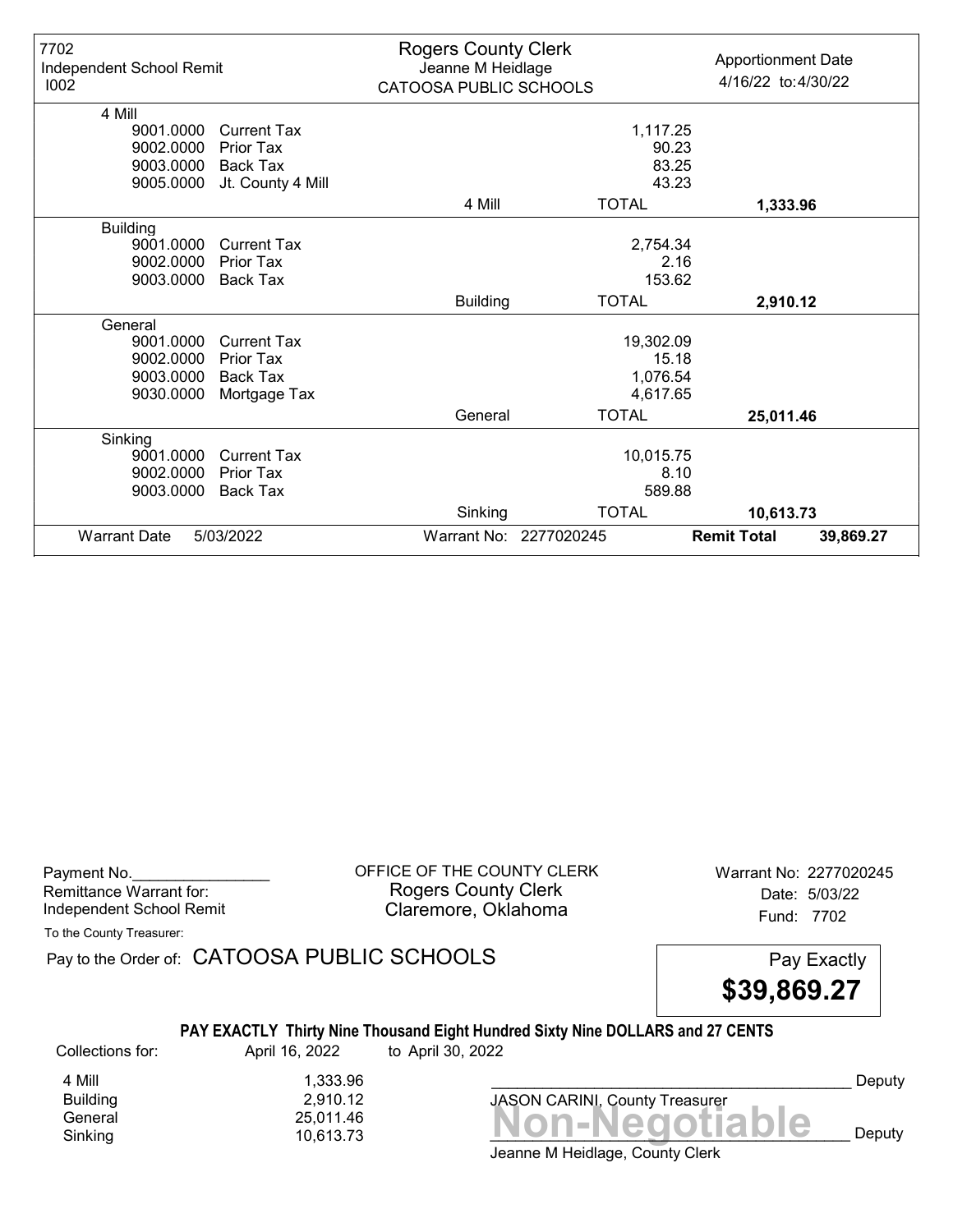| 7702<br>Independent School Remit<br>1003 |                    | <b>Rogers County Clerk</b><br>Jeanne M Heidlage<br>CHELSEA PUBLIC SCHOOLS |                        | <b>Apportionment Date</b><br>4/16/22 to:4/30/22 |
|------------------------------------------|--------------------|---------------------------------------------------------------------------|------------------------|-------------------------------------------------|
| 4 Mill                                   |                    |                                                                           |                        |                                                 |
| 9001.0000                                | <b>Current Tax</b> |                                                                           | 474.67                 |                                                 |
| 9002.0000                                | Prior Tax          |                                                                           |                        | 38.34                                           |
| 9003.0000                                | Back Tax           |                                                                           |                        | 35.37                                           |
| 9005.0000                                | Jt. County 4 Mill  |                                                                           |                        | 18.36                                           |
|                                          |                    | 4 Mill                                                                    | <b>TOTAL</b>           | 566.74                                          |
| <b>Building</b>                          |                    |                                                                           |                        |                                                 |
| 9001.0000                                | <b>Current Tax</b> |                                                                           | 592.32                 |                                                 |
| 9002.0000                                | Prior Tax          |                                                                           |                        | 96.08                                           |
| 9003.0000                                | Back Tax           |                                                                           | 111.35                 |                                                 |
|                                          |                    | <b>Building</b>                                                           | <b>TOTAL</b>           | 799.75                                          |
| General                                  |                    |                                                                           |                        |                                                 |
| 9001.0000                                | <b>Current Tax</b> |                                                                           | 4,142.77               |                                                 |
| 9002.0000                                | Prior Tax          |                                                                           | 672.00                 |                                                 |
| 9003.0000                                | Back Tax           |                                                                           | 778.76                 |                                                 |
| 9030.0000                                | Mortgage Tax       |                                                                           | 1,961.82               |                                                 |
|                                          |                    | General                                                                   | <b>TOTAL</b>           | 7,555.35                                        |
| Sinking                                  |                    |                                                                           |                        |                                                 |
| 9001.0000                                | <b>Current Tax</b> |                                                                           | 1,801.90               |                                                 |
| 9002.0000                                | Prior Tax          |                                                                           | 293.21                 |                                                 |
| 9003.0000                                | Back Tax           |                                                                           | 352.80                 |                                                 |
|                                          |                    | Sinking                                                                   | <b>TOTAL</b>           | 2,447.91                                        |
| <b>Warrant Date</b>                      | 5/03/2022          |                                                                           | Warrant No: 2277020246 | <b>Remit Total</b><br>11,369.75                 |

| Payment No.              |
|--------------------------|
| Remittance Warrant for:  |
| Independent School Remit |

OFFICE OF THE COUNTY CLERK Warrant No: 2277020246 Rogers County Clerk Date: 5/03/22 Claremore, Oklahoma<br>
Fund: 7702

To the County Treasurer:

Pay to the Order of: CHELSEA PUBLIC SCHOOLS Pay Exactly

\$11,369.75

## PAY EXACTLY Eleven Thousand Three Hundred Sixty Nine DOLLARS and 75 CENTS

Collections for: April 16, 2022 to April 30, 2022

Building<br>General

4 Mill 566.74<br>Building 799.75

Jeanne M Heidlage, County Clerk Banding<br>General 7,555.35<br>Sinking 2,447.91 **Non-Negotiable** Sinking  $2,447.91$   $2,447.91$   $\blacksquare$ 

JASON CARINI, County Treasurer

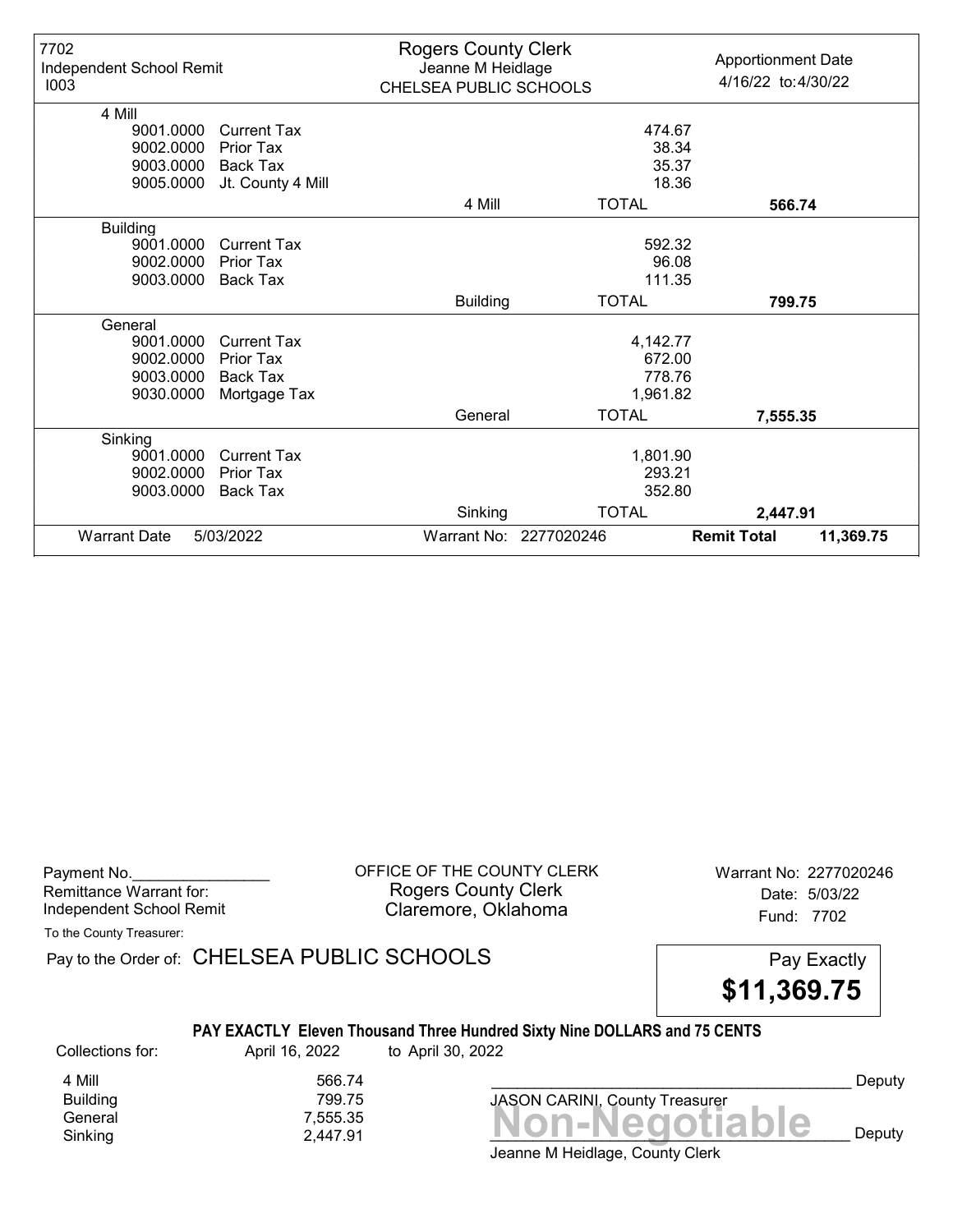| 7702<br>Independent School Remit<br>1004 |                    | <b>Rogers County Clerk</b><br>Jeanne M Heidlage<br>OOLOGAH-TALALA PUBLIC SCHOOLS |                        | <b>Apportionment Date</b><br>4/16/22 to:4/30/22 |
|------------------------------------------|--------------------|----------------------------------------------------------------------------------|------------------------|-------------------------------------------------|
| 4 Mill                                   |                    |                                                                                  |                        |                                                 |
| 9001.0000                                | <b>Current Tax</b> | 1,037.53                                                                         |                        |                                                 |
| 9002.0000                                | Prior Tax          |                                                                                  |                        | 83.79                                           |
| 9003.0000                                | <b>Back Tax</b>    |                                                                                  | 77.31                  |                                                 |
| 9005.0000                                | Jt. County 4 Mill  |                                                                                  |                        | 40.15                                           |
|                                          |                    | 4 Mill                                                                           | <b>TOTAL</b>           | 1,238.78                                        |
| <b>Building</b>                          |                    |                                                                                  |                        |                                                 |
| 9001.0000                                | <b>Current Tax</b> |                                                                                  | 1,444.60               |                                                 |
| 9002.0000                                | Prior Tax          |                                                                                  | 368.22                 |                                                 |
| 9003.0000                                | <b>Back Tax</b>    |                                                                                  | 185.10                 |                                                 |
|                                          |                    | <b>Building</b>                                                                  | <b>TOTAL</b>           | 1,997.92                                        |
| General                                  |                    |                                                                                  |                        |                                                 |
| 9001.0000                                | <b>Current Tax</b> |                                                                                  | 10,120.83              |                                                 |
| 9002.0000                                | <b>Prior Tax</b>   |                                                                                  | 2,579.76               |                                                 |
| 9003.0000                                | <b>Back Tax</b>    |                                                                                  | 1,296.86               |                                                 |
| 9030.0000                                | Mortgage Tax       |                                                                                  | 4,288.14               |                                                 |
|                                          |                    | General                                                                          | <b>TOTAL</b>           | 18,285.59                                       |
| Sinking                                  |                    |                                                                                  |                        |                                                 |
| 9001.0000                                | <b>Current Tax</b> |                                                                                  | 5,332.17               |                                                 |
| 9002.0000                                | Prior Tax          |                                                                                  | 1,464.89               |                                                 |
| 9003.0000                                | <b>Back Tax</b>    |                                                                                  | 795.70                 |                                                 |
|                                          |                    | Sinking                                                                          | <b>TOTAL</b>           | 7,592.76                                        |
| <b>Warrant Date</b>                      | 5/03/2022          |                                                                                  | Warrant No: 2277020247 | <b>Remit Total</b><br>29,115.05                 |

| Payment No.              |  |
|--------------------------|--|
| Remittance Warrant for:  |  |
| Independent School Remit |  |

OFFICE OF THE COUNTY CLERK Warrant No: 2277020247 Rogers County Clerk **Date:** 5/03/22 Independent School Remit **Example: 2008** Claremore, Oklahoma **Independent School Remit** 

To the County Treasurer:

|                                                            |                                      | Pay to the Order of: OOLOGAH-TALALA PUBLIC SCHOOLS                                            | Pay Exactly<br>\$29,115.05 |        |
|------------------------------------------------------------|--------------------------------------|-----------------------------------------------------------------------------------------------|----------------------------|--------|
| Collections for:                                           | April 16, 2022                       | PAY EXACTLY Twenty Nine Thousand One Hundred Fifteen DOLLARS and 5 CENTS<br>to April 30, 2022 |                            |        |
| 4 Mill                                                     | 1.238.78                             |                                                                                               |                            | Deputy |
| <b>Building</b><br>$\bigcap$ $\bigcup$ $\bigcup$ $\bigcup$ | 1.997.92<br>$\lambda$ 0.000 $\mu$ 0. | <b>JASON CARINI, County Treasurer</b>                                                         |                            |        |

Jeanne M Heidlage, County Clerk Banding<br>General 18,285.59 18,285.59 19,397.52 Sinking  $7,592.76$   $\blacksquare$   $\blacksquare$   $\blacksquare$   $\blacksquare$   $\blacksquare$   $\blacksquare$   $\blacksquare$   $\blacksquare$   $\blacksquare$   $\blacksquare$   $\blacksquare$   $\blacksquare$   $\blacksquare$   $\blacksquare$   $\blacksquare$   $\blacksquare$   $\blacksquare$   $\blacksquare$   $\blacksquare$   $\blacksquare$   $\blacksquare$   $\blacksquare$   $\blacksquare$   $\blacksquare$   $\blacksquare$   $\blacksquare$   $\blacksquare$   $\blacksquare$   $\blacksquare$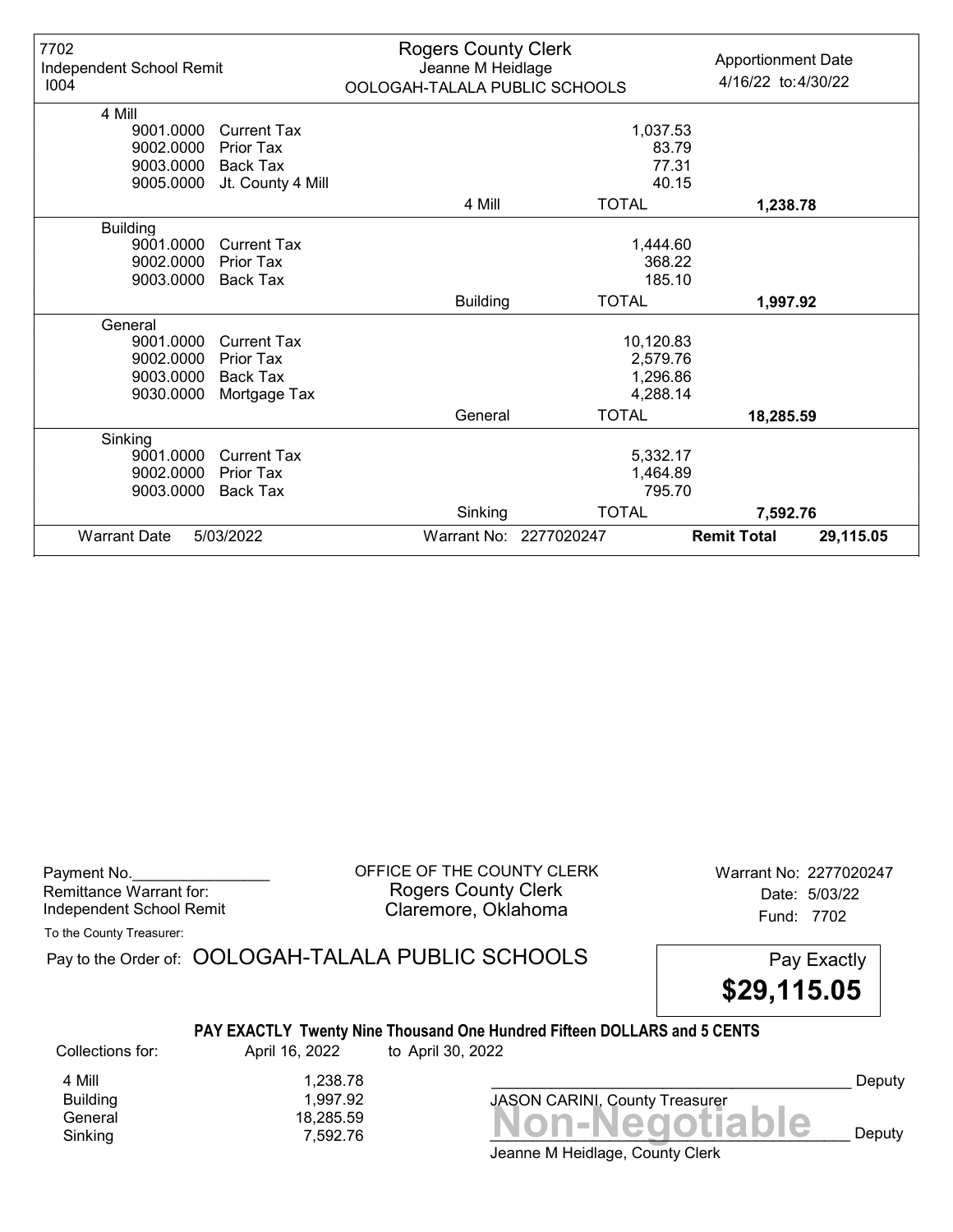| 7702<br>Independent School Remit<br>1005 |                    | <b>Rogers County Clerk</b><br>Jeanne M Heidlage<br><b>INOLA PUBLIC SCHOOLS</b> |                        | <b>Apportionment Date</b><br>4/16/22 to:4/30/22 |           |
|------------------------------------------|--------------------|--------------------------------------------------------------------------------|------------------------|-------------------------------------------------|-----------|
| 4 Mill                                   |                    |                                                                                |                        |                                                 |           |
| 9001.0000                                | <b>Current Tax</b> |                                                                                | 759.30                 |                                                 |           |
| 9002.0000                                | Prior Tax          |                                                                                | 61.32                  |                                                 |           |
| 9003.0000                                | Back Tax           |                                                                                | 56.58                  |                                                 |           |
| 9005.0000                                | Jt. County 4 Mill  |                                                                                | 29.37                  |                                                 |           |
|                                          |                    | 4 Mill                                                                         | <b>TOTAL</b>           | 906.57                                          |           |
| <b>Building</b>                          |                    |                                                                                |                        |                                                 |           |
| 9001.0000                                | <b>Current Tax</b> |                                                                                | 651.10                 |                                                 |           |
| 9003.0000                                | <b>Back Tax</b>    |                                                                                | 79.64                  |                                                 |           |
|                                          |                    | <b>Building</b>                                                                | <b>TOTAL</b>           | 730.74                                          |           |
| General                                  |                    |                                                                                |                        |                                                 |           |
| 9001.0000                                | <b>Current Tax</b> |                                                                                | 4,557.72               |                                                 |           |
| 9003.0000                                | Back Tax           |                                                                                | 557.48                 |                                                 |           |
| 9030.0000                                | Mortgage Tax       |                                                                                | 3,138.23               |                                                 |           |
|                                          |                    | General                                                                        | <b>TOTAL</b>           | 8,253.43                                        |           |
| Sinking                                  |                    |                                                                                |                        |                                                 |           |
| 9001.0000                                | <b>Current Tax</b> |                                                                                | 1,437.69               |                                                 |           |
| 9003.0000                                | <b>Back Tax</b>    |                                                                                | 227.26                 |                                                 |           |
|                                          |                    | Sinking                                                                        | <b>TOTAL</b>           | 1,664.95                                        |           |
| <b>Warrant Date</b>                      | 5/03/2022          |                                                                                | Warrant No: 2277020248 | <b>Remit Total</b>                              | 11,555.69 |

Payment No. 2277020248 CORPICE OF THE COUNTY CLERK Warrant No: 2277020248 Rogers County Clerk Date: 5/03/22 Independent School Remit **Claremore, Oklahoma** Fund: 7702

To the County Treasurer:

Pay to the Order of: INOLA PUBLIC SCHOOLS Pay Exactly



## PAY EXACTLY Eleven Thousand Five Hundred Fifty Five DOLLARS and 69 CENTS

Collections for: April 16, 2022 to April 30, 2022

**Building** 

4 Mill 906.57<br>Building 730.74

Banding<br>General 8,253.43<br>Sinking 1,664.95 **Non-Negotiable** Sinking and  $1,664.95$  and  $1,664.95$  and  $1$  **NUIFINGULIANIC** Deputy

Deputy

Jeanne M Heidlage, County Clerk

JASON CARINI, County Treasurer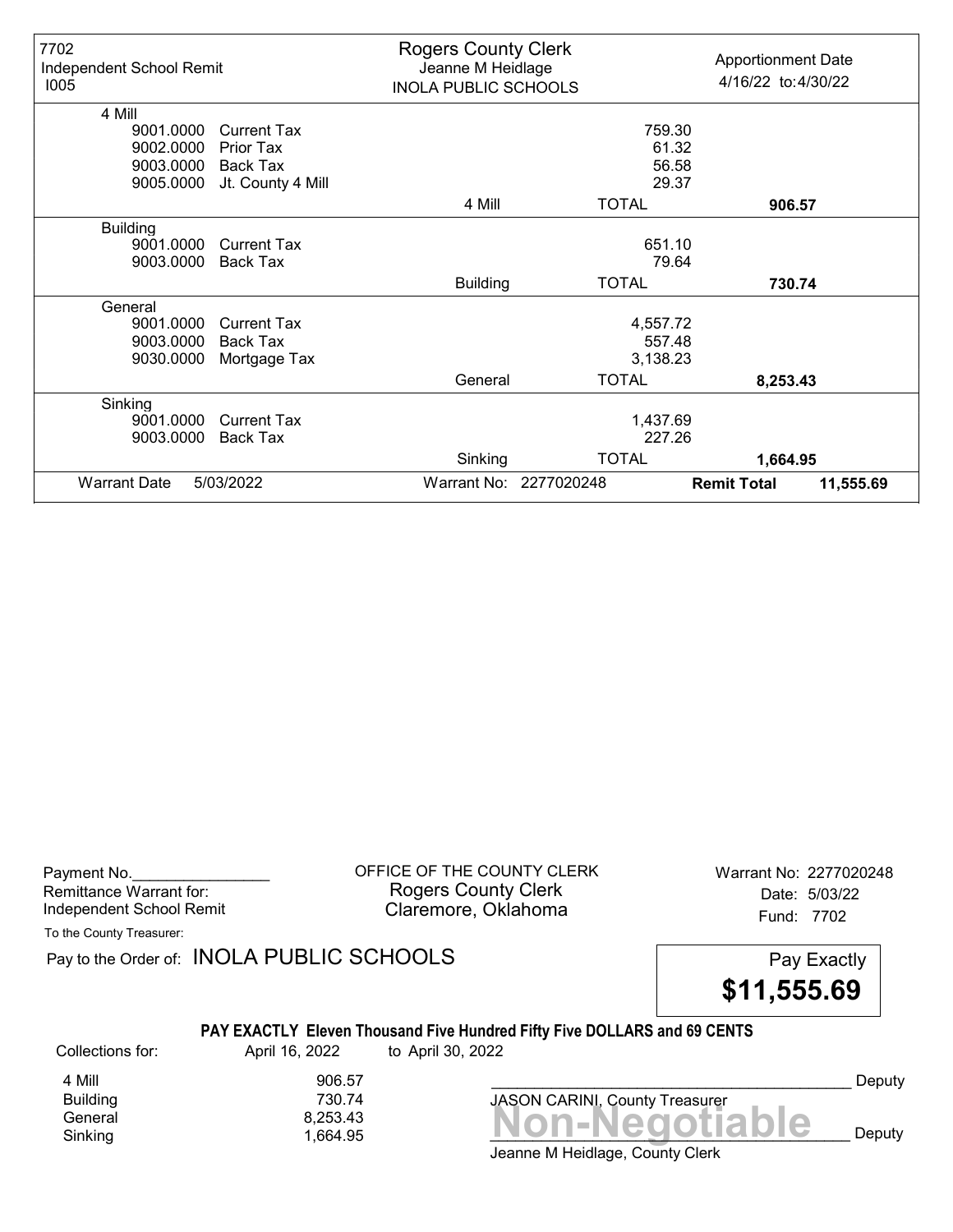| <b>Warrant Date</b>      | 5/03/2022          |                            | Warrant No: 2277020249 | <b>Remit Total</b><br>16,733.64 |
|--------------------------|--------------------|----------------------------|------------------------|---------------------------------|
|                          |                    | Sinking                    | <b>TOTAL</b>           | 4,037.38                        |
| 9002.0000                | <b>Prior Tax</b>   |                            | 1,093.42               |                                 |
| 9001.0000                | <b>Current Tax</b> |                            | 2,943.96               |                                 |
| Sinking                  |                    |                            |                        |                                 |
|                          |                    | General                    | <b>TOTAL</b>           | 10,698.17                       |
| 9030.0000                | Mortgage Tax       |                            | 3,219.11               |                                 |
| 9002.0000                | Prior Tax          |                            | 1,826.84               |                                 |
| 9001.0000                | <b>Current Tax</b> |                            | 5,652.22               |                                 |
| General                  |                    |                            |                        |                                 |
|                          |                    | <b>Building</b>            | <b>TOTAL</b>           | 1,068.15                        |
| 9002.0000                | <b>Prior Tax</b>   |                            | 260.91                 |                                 |
| 9001.0000                | <b>Current Tax</b> |                            | 807.24                 |                                 |
| <b>Building</b>          |                    |                            |                        |                                 |
|                          |                    | 4 Mill                     | <b>TOTAL</b>           | 929.94                          |
| 9005.0000                | Jt. County 4 Mill  |                            | 30.14                  |                                 |
| 9003.0000                | Back Tax           |                            | 58.03                  |                                 |
| 9002.0000                | <b>Prior Tax</b>   |                            | 62.90                  |                                 |
| 4 Mill<br>9001.0000      | <b>Current Tax</b> |                            | 778.87                 |                                 |
|                          |                    |                            |                        |                                 |
| 1006                     |                    | SEQUOYAH PUBLIC SCHOOLS    |                        | 4/16/22 to: 4/30/22             |
| Independent School Remit |                    | Jeanne M Heidlage          |                        | <b>Apportionment Date</b>       |
| 7702                     |                    | <b>Rogers County Clerk</b> |                        |                                 |

Payment No. 2277020249 COFFICE OF THE COUNTY CLERK Warrant No: 2277020249 Rogers County Clerk Date: 5/03/22 Independent School Remit **Claremore, Oklahoma** Fund: 7702

To the County Treasurer:

Pay to the Order of: SEQUOYAH PUBLIC SCHOOLS Pay Exactly



### PAY EXACTLY Sixteen Thousand Seven Hundred Thirty Three DOLLARS and 64 CENTS

Collections for: April 16, 2022 to April 30, 2022

4 Mill 929.94<br>Building 1,068.15 1,068.15

 $General  
Shiking 4,037.38 4,037.38$ Sinking 4,037.38 \_\_\_\_\_\_\_\_\_\_\_\_\_\_\_\_\_\_\_\_\_\_\_\_\_\_\_\_\_\_\_\_\_\_\_\_\_\_\_\_\_\_ Deputy JASON CARINI, County Treasurer

Deputy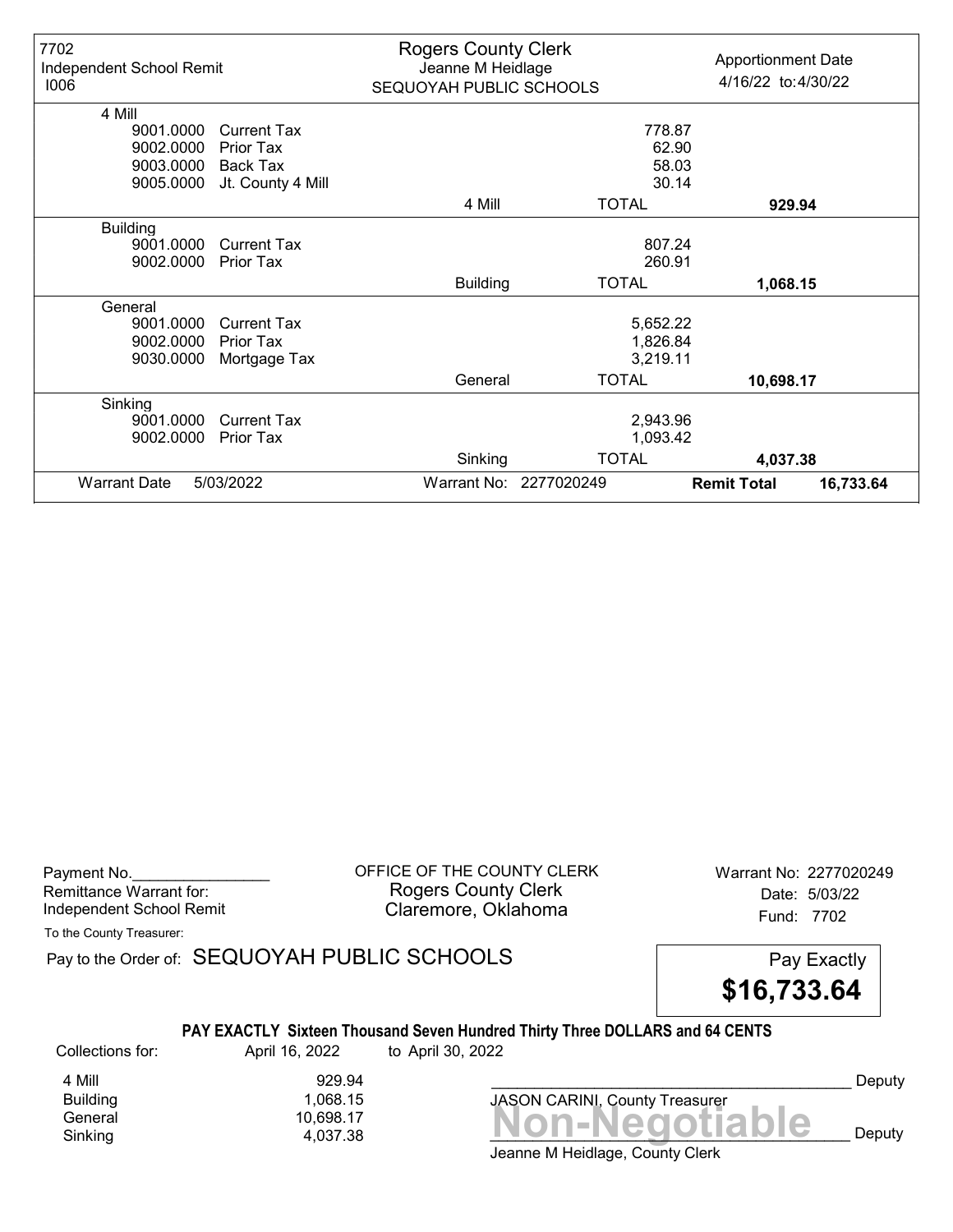| 7702<br>Independent School Remit<br>1007 | <b>Rogers County Clerk</b><br><b>Apportionment Date</b><br>Jeanne M Heidlage<br>4/16/22 to: 4/30/22<br>FOYIL PUBLIC SCHOOLS |                 |                        |                    |          |
|------------------------------------------|-----------------------------------------------------------------------------------------------------------------------------|-----------------|------------------------|--------------------|----------|
| 4 Mill                                   |                                                                                                                             |                 |                        |                    |          |
| 9001.0000                                | <b>Current Tax</b>                                                                                                          |                 | 283.32                 |                    |          |
| 9002.0000                                | Prior Tax                                                                                                                   |                 | 22.89                  |                    |          |
| 9003.0000                                | Back Tax                                                                                                                    |                 | 21.11                  |                    |          |
| 9005.0000                                | Jt. County 4 Mill                                                                                                           |                 | 10.96                  |                    |          |
|                                          |                                                                                                                             | 4 Mill          | <b>TOTAL</b>           | 338.28             |          |
| <b>Building</b>                          |                                                                                                                             |                 |                        |                    |          |
| 9001.0000                                | <b>Current Tax</b>                                                                                                          |                 | 467.13                 |                    |          |
| 9002.0000                                | Prior Tax                                                                                                                   |                 | 22.24                  |                    |          |
|                                          |                                                                                                                             | <b>Building</b> | <b>TOTAL</b>           | 489.37             |          |
| General                                  |                                                                                                                             |                 |                        |                    |          |
| 9001.0000                                | <b>Current Tax</b>                                                                                                          |                 | 3,271.74               |                    |          |
| 9002.0000                                | Prior Tax                                                                                                                   |                 | 155.76                 |                    |          |
| 9030.0000                                | Mortgage Tax                                                                                                                |                 | 1,170.97               |                    |          |
|                                          |                                                                                                                             | General         | <b>TOTAL</b>           | 4,598.47           |          |
| Sinking                                  |                                                                                                                             |                 |                        |                    |          |
| 9001.0000                                | <b>Current Tax</b>                                                                                                          |                 | 1,619.70               |                    |          |
| 9002.0000                                | Prior Tax                                                                                                                   |                 | 90.28                  |                    |          |
|                                          |                                                                                                                             | Sinking         | <b>TOTAL</b>           | 1,709.98           |          |
| <b>Warrant Date</b>                      | 5/03/2022                                                                                                                   |                 | Warrant No: 2277020250 | <b>Remit Total</b> | 7,136.10 |

Payment No. 2277020250 COFFICE OF THE COUNTY CLERK Warrant No: 2277020250 Rogers County Clerk Date: 5/03/22 Independent School Remit Claremore, Oklahoma Fund: 7702

To the County Treasurer:

Pay to the Order of: FOYIL PUBLIC SCHOOLS Pay Exactly



## PAY EXACTLY Seven Thousand One Hundred Thirty Six DOLLARS and 10 CENTS

Collections for: April 16, 2022 to April 30, 2022

**Building** 

4 Mill 338.28<br>Building 489.37

Jeanne M Heidlage, County Clerk General 4,598.47<br>
Sinking 1,709.98 **Non-Negotiable** Sinking and  $\frac{1}{1,709.98}$  and  $\frac{1}{1,709.98}$  and  $\frac{1}{1,709.98}$  and  $\frac{1}{1,709.98}$  and  $\frac{1}{1,709.98}$  and  $\frac{1}{1,709.98}$  and  $\frac{1}{1,709.98}$  and  $\frac{1}{1,709.98}$  and  $\frac{1}{1,709.98}$  and  $\frac{1}{1,709.98}$  and

JASON CARINI, County Treasurer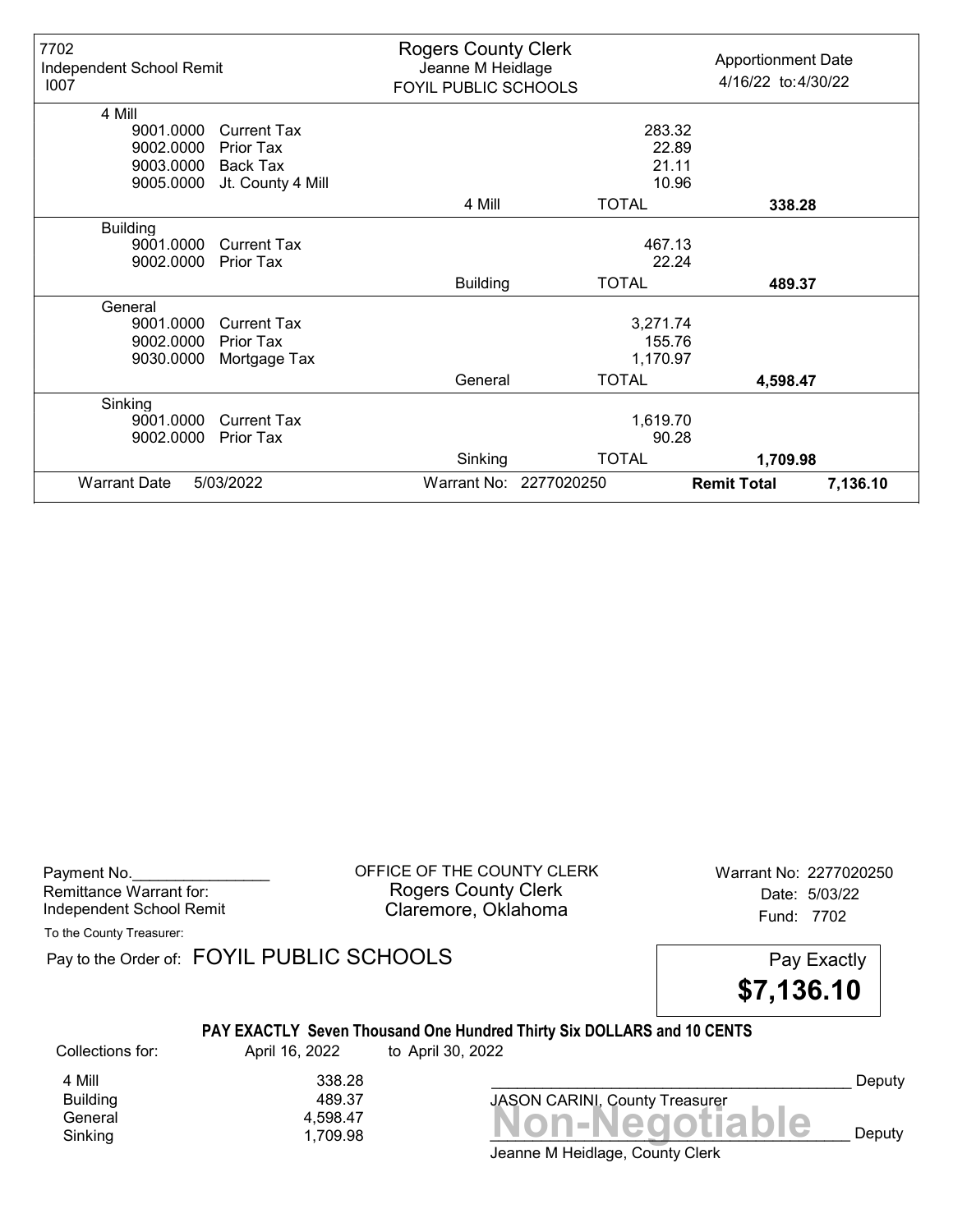| 7702<br>Independent School Remit<br>1008 |                    | <b>Rogers County Clerk</b><br>Jeanne M Heidlage<br><b>VERDIGRIS PUBLIC SCHOOLS</b> |                        | <b>Apportionment Date</b><br>4/16/22 to:4/30/22 |           |
|------------------------------------------|--------------------|------------------------------------------------------------------------------------|------------------------|-------------------------------------------------|-----------|
| 4 Mill                                   |                    |                                                                                    |                        |                                                 |           |
| 9001.0000                                | <b>Current Tax</b> |                                                                                    | 842.08                 |                                                 |           |
| 9002.0000                                | Prior Tax          |                                                                                    |                        | 68.01                                           |           |
| 9003.0000                                | Back Tax           |                                                                                    |                        | 62.74                                           |           |
| 9005.0000                                | Jt. County 4 Mill  |                                                                                    |                        | 32.58                                           |           |
|                                          |                    | 4 Mill                                                                             | <b>TOTAL</b>           | 1,005.41                                        |           |
| <b>Building</b>                          |                    |                                                                                    |                        |                                                 |           |
| 9001.0000                                | <b>Current Tax</b> |                                                                                    | 1,137.98               |                                                 |           |
|                                          |                    | <b>Building</b>                                                                    | <b>TOTAL</b>           | 1,137.98                                        |           |
| General                                  |                    |                                                                                    |                        |                                                 |           |
| 9001.0000                                | <b>Current Tax</b> |                                                                                    | 7,970.35               |                                                 |           |
| 9030.0000                                | Mortgage Tax       |                                                                                    | 3,480.34               |                                                 |           |
|                                          |                    | General                                                                            | <b>TOTAL</b>           | 11,450.69                                       |           |
| Sinking                                  |                    |                                                                                    |                        |                                                 |           |
| 9001.0000                                | <b>Current Tax</b> | 3,443.02                                                                           |                        |                                                 |           |
|                                          |                    | Sinking                                                                            | <b>TOTAL</b>           | 3,443.02                                        |           |
| <b>Warrant Date</b>                      | 5/03/2022          |                                                                                    | Warrant No: 2277020251 | <b>Remit Total</b>                              | 17,037.10 |

Payment No. 2277020251 COUNTY CLERK Warrant No: 2277020251 Rogers County Clerk Date: 5/03/22 Independent School Remit **Claremore, Oklahoma** Fund: 7702

To the County Treasurer:

Pay to the Order of: VERDIGRIS PUBLIC SCHOOLS Pay Exactly



## PAY EXACTLY Seventeen Thousand Thirty Seven DOLLARS and 10 CENTS

Collections for: April 16, 2022 to April 30, 2022

Sinking 3,443.02 \_\_\_\_\_\_\_\_\_\_\_\_\_\_\_\_\_\_\_\_\_\_\_\_\_\_\_\_\_\_\_\_\_\_\_\_\_\_\_\_\_\_ Deputy

General 11,450.69<br>
Sinking 3,443.02 **Non-Negotiable** 4 Mill 1,005.41<br>Building 1,137.98 Building 1,137.98

Jeanne M Heidlage, County Clerk

JASON CARINI, County Treasurer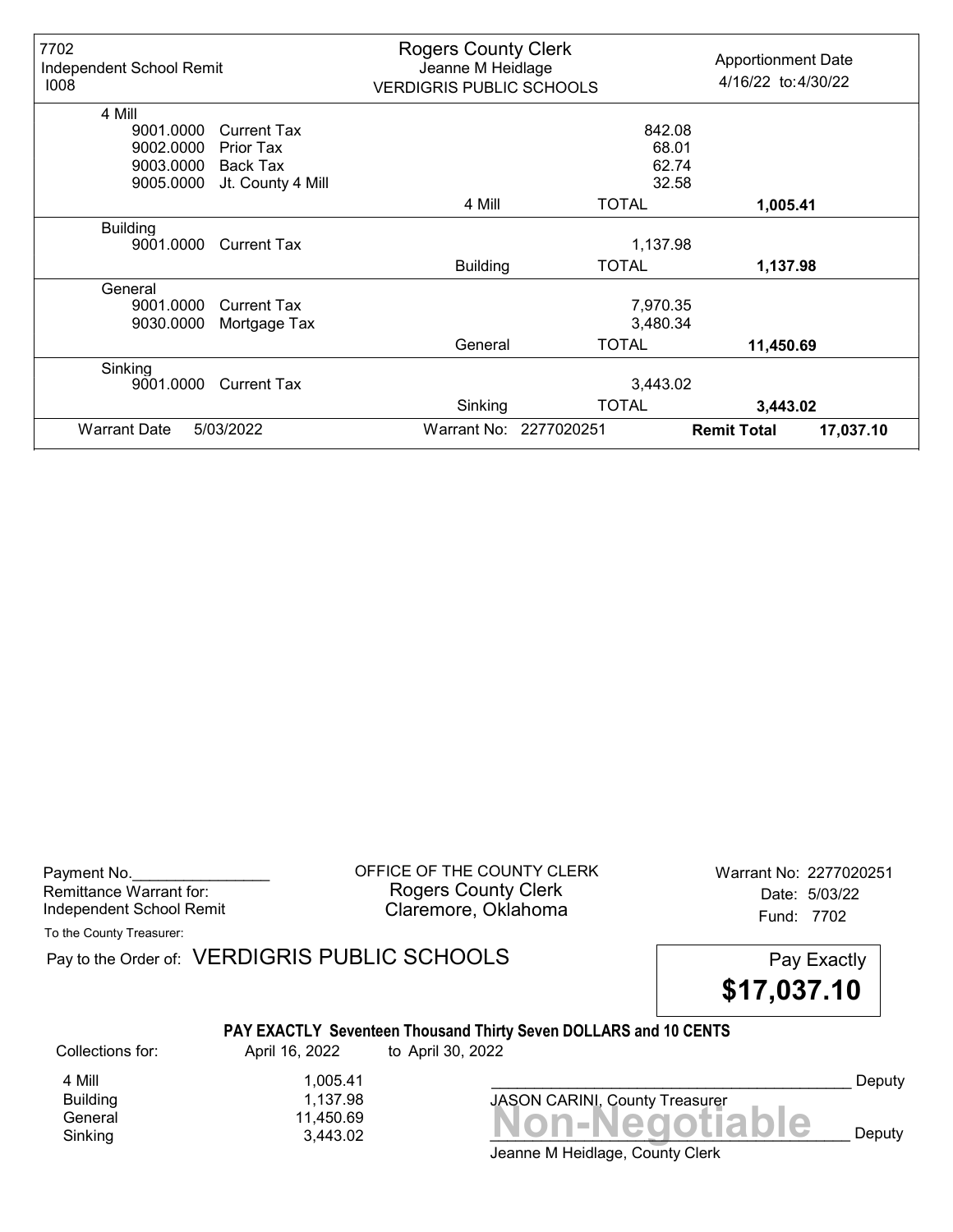| 7702<br>Independent School Remit<br>JO21T                                    | <b>Rogers County Clerk</b><br>Jeanne M Heidlage<br><b>TULSA COUNTY TREASURER</b> |       | <b>Apportionment Date</b><br>4/16/22 to:4/30/22 |          |
|------------------------------------------------------------------------------|----------------------------------------------------------------------------------|-------|-------------------------------------------------|----------|
| 4 Mill<br>9001.0000 Current Tax<br>9002.0000 Prior Tax<br>9003.0000 Back Tax | 1,158.24<br>127.35<br>317.33                                                     |       |                                                 |          |
|                                                                              | 4 Mill                                                                           | TOTAL | 1,602.92                                        |          |
| Warrant Date<br>5/03/2022                                                    | Warrant No: 2277020252                                                           |       | <b>Remit Total</b>                              | 1,602.92 |

Payment No. 2277020252 COFFICE OF THE COUNTY CLERK Warrant No: 2277020252 Rogers County Clerk Date: 5/03/22 Independent School Remit Claremore, Oklahoma Fund: 7702

To the County Treasurer:

Pay to the Order of: TULSA COUNTY TREASURER Pay to the Order of: TULSA COUNTY TREASURER

\$1,602.92

#### PAY EXACTLY One Thousand Six Hundred Two DOLLARS and 92 CENTS

Collections for: April 16, 2022 to April 30, 2022

Jeanne M Heidlage, County Clerk Non-Negotiable Deputy JASON CARINI, County Treasurer 4 Mill 1,602.92 \_\_\_\_\_\_\_\_\_\_\_\_\_\_\_\_\_\_\_\_\_\_\_\_\_\_\_\_\_\_\_\_\_\_\_\_\_\_\_\_\_\_ Deputy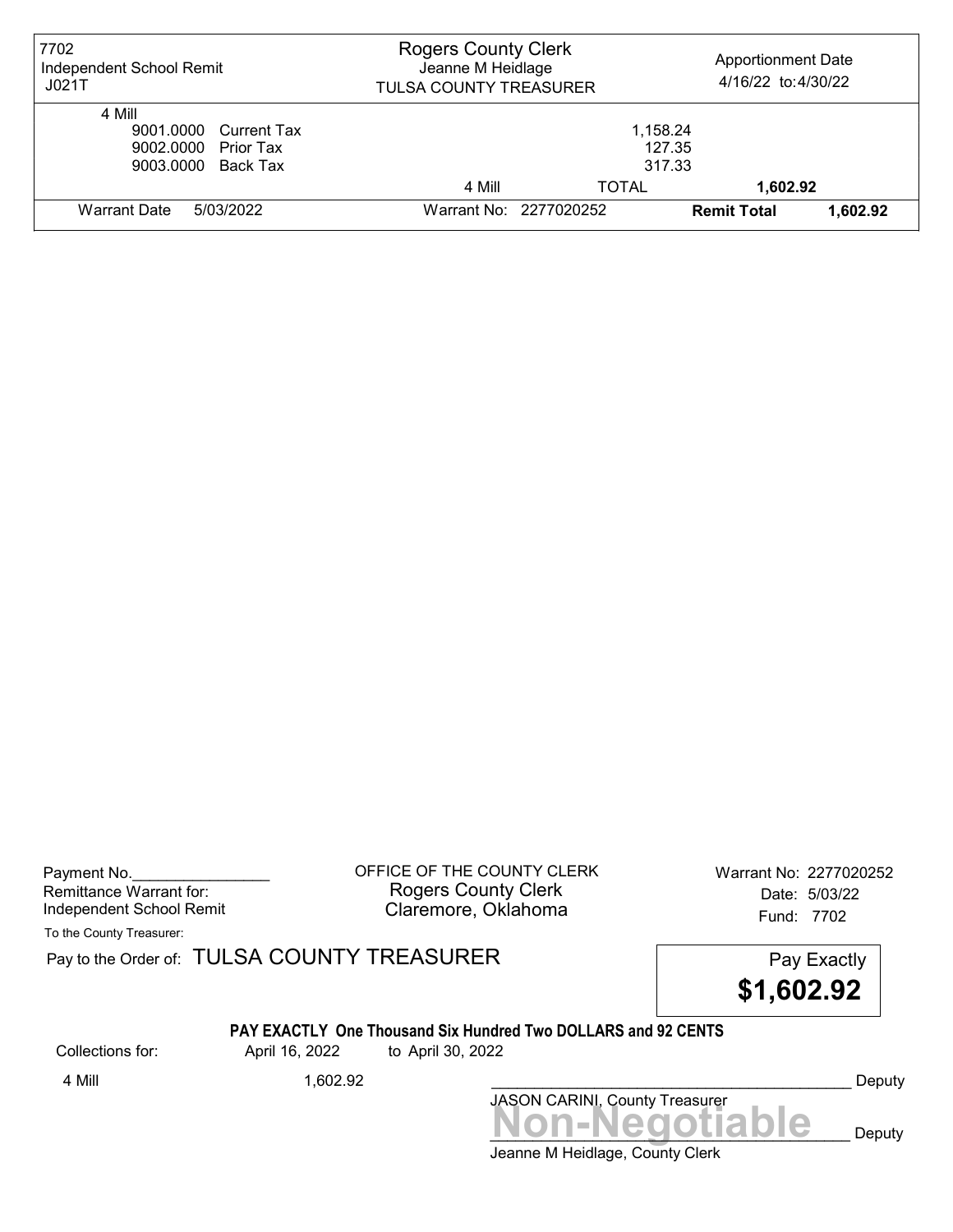| 7702<br>Independent School Remit<br>J <sub>021</sub> |                    | <b>Rogers County Clerk</b><br>Jeanne M Heidlage<br><b>OWASSO PUBLIC SCHOOLS</b> |                        | <b>Apportionment Date</b><br>4/16/22 to:4/30/22 |           |
|------------------------------------------------------|--------------------|---------------------------------------------------------------------------------|------------------------|-------------------------------------------------|-----------|
| <b>Building</b>                                      |                    |                                                                                 |                        |                                                 |           |
| 9001.0000                                            | <b>Current Tax</b> | 1,485.94                                                                        |                        |                                                 |           |
| 9002.0000                                            | <b>Prior Tax</b>   |                                                                                 | 163.38                 |                                                 |           |
| 9003.0000                                            | Back Tax           | 407.11                                                                          |                        |                                                 |           |
|                                                      |                    | <b>Building</b>                                                                 | <b>TOTAL</b>           | 2,056.43                                        |           |
| General                                              |                    |                                                                                 |                        |                                                 |           |
| 9001.0000                                            | <b>Current Tax</b> |                                                                                 | 10,398.76              |                                                 |           |
| 9002.0000                                            | Prior Tax          |                                                                                 | 1,143.35               |                                                 |           |
| 9003.0000                                            | Back Tax           |                                                                                 | 2,849.05               |                                                 |           |
|                                                      |                    | General                                                                         | <b>TOTAL</b>           | 14,391.16                                       |           |
| Sinking                                              |                    |                                                                                 |                        |                                                 |           |
| 9001.0000                                            | <b>Current Tax</b> |                                                                                 | 7,774.34               |                                                 |           |
| 9002.0000                                            | Prior Tax          |                                                                                 | 850.44                 |                                                 |           |
| 9003.0000                                            | Back Tax           |                                                                                 | 1,953.41               |                                                 |           |
|                                                      |                    | Sinking                                                                         | <b>TOTAL</b>           | 10,578.19                                       |           |
| <b>Warrant Date</b>                                  | 5/03/2022          |                                                                                 | Warrant No: 2277020253 | <b>Remit Total</b>                              | 27,025.78 |

Payment No. 2277020253 COFFICE OF THE COUNTY CLERK Warrant No: 2277020253 Rogers County Clerk Date: 5/03/22 Independent School Remit **Claremore, Oklahoma** Fund: 7702

To the County Treasurer:

Pay to the Order of: OWASSO PUBLIC SCHOOLS Pay Exactly

\$27,025.78

### PAY EXACTLY Twenty Seven Thousand Twenty Five DOLLARS and 78 CENTS

Collections for: April 16, 2022 to April 30, 2022

Building 2,056.43<br>General 14,391.16 General 14,391.16

Sinking Non-Negotiable 10,578.19 JASON CARINI, County Treasurer

Deputy

Deputy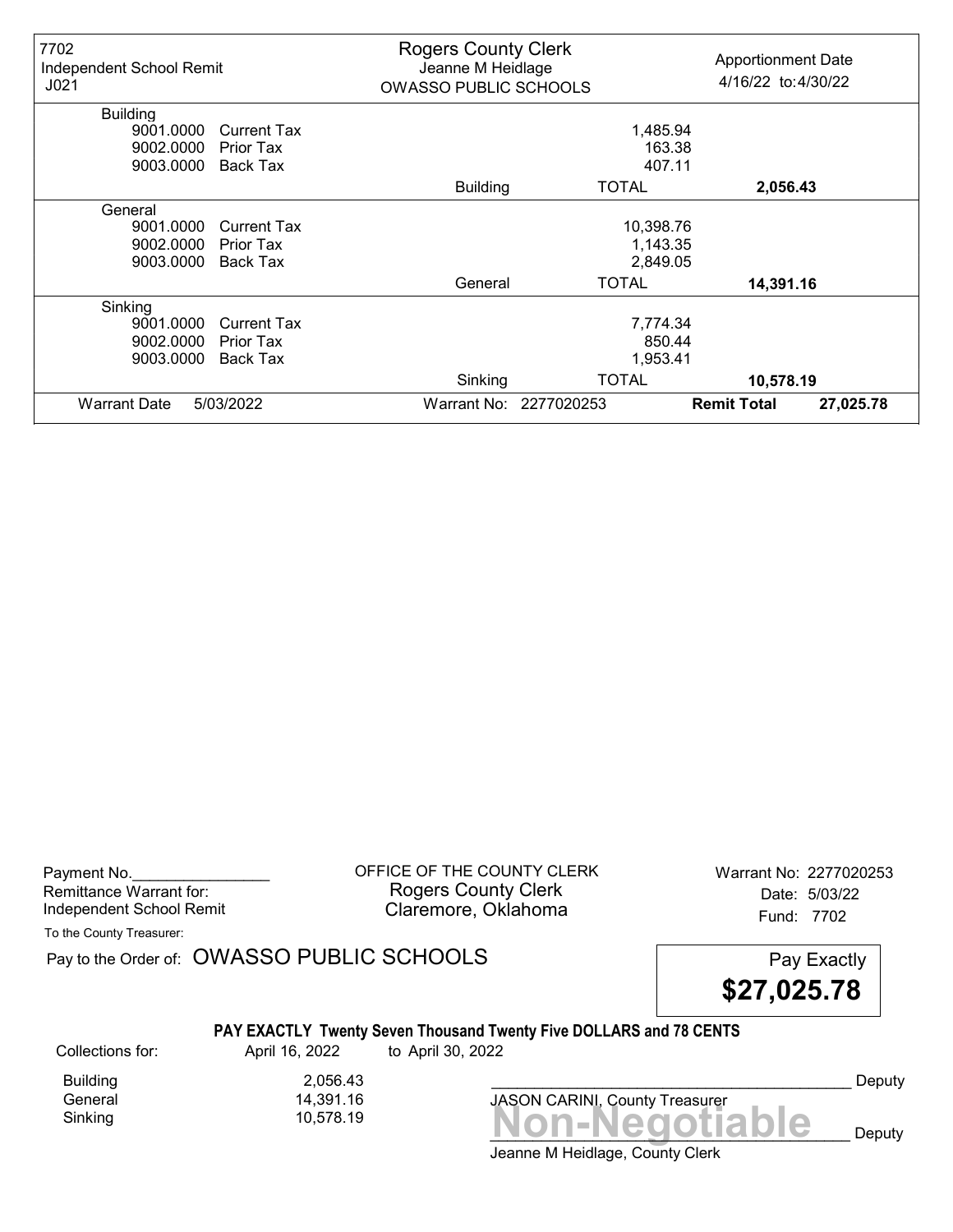| 7702<br>Independent School Remit<br>JO26T                                    | <b>Rogers County Clerk</b><br>Jeanne M Heidlage<br><b>TULSA COUNTY TREASURER</b> |                          | <b>Apportionment Date</b><br>4/16/22 to:4/30/22 |        |
|------------------------------------------------------------------------------|----------------------------------------------------------------------------------|--------------------------|-------------------------------------------------|--------|
| 4 Mill<br>9001.0000 Current Tax<br>9002.0000 Prior Tax<br>9003.0000 Back Tax |                                                                                  | 149.55<br>40.93<br>33.65 |                                                 |        |
|                                                                              | 4 Mill                                                                           | <b>TOTAL</b>             | 224.13                                          |        |
| Warrant Date<br>5/03/2022                                                    | Warrant No: 2277020254                                                           |                          | <b>Remit Total</b>                              | 224.13 |

Payment No. 2277020254 Rogers County Clerk Date: 5/03/22 Independent School Remit Claremore, Oklahoma Fund: 7702

To the County Treasurer:

Pay to the Order of: TULSA COUNTY TREASURER Pay to the Order of: TULSA COUNTY TREASURER

\$224.13

# PAY EXACTLY Two Hundred Twenty Four DOLLARS and 13 CENTS

Collections for: April 16, 2022 to April 30, 2022

Jeanne M Heidlage, County Clerk Non-Negotiable Deputy JASON CARINI, County Treasurer 4 Mill 224.13 Deputy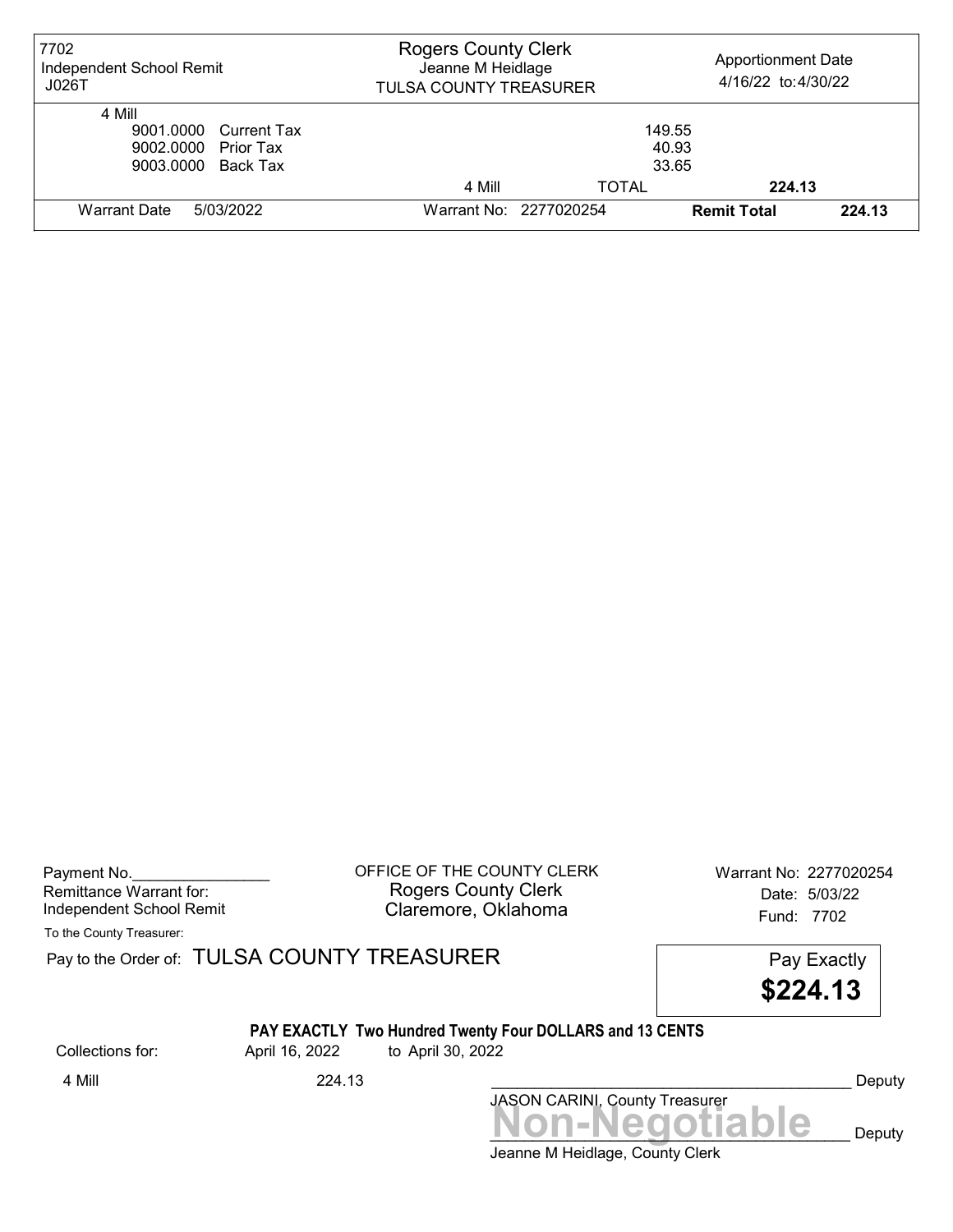| 7702<br>Independent School Remit<br>J026 |                    | <b>Rogers County Clerk</b><br>Jeanne M Heidlage<br>COLLINSVILLE PUBLIC SCHOOLS |                        | <b>Apportionment Date</b><br>4/16/22 to:4/30/22 |          |
|------------------------------------------|--------------------|--------------------------------------------------------------------------------|------------------------|-------------------------------------------------|----------|
| <b>Building</b>                          |                    |                                                                                |                        |                                                 |          |
| 9001.0000                                | <b>Current Tax</b> |                                                                                | 204.27                 |                                                 |          |
| 9002.0000                                | <b>Prior Tax</b>   |                                                                                | 55.91                  |                                                 |          |
| 9003.0000                                | Back Tax           | 45.96                                                                          |                        |                                                 |          |
|                                          |                    | <b>Building</b>                                                                | <b>TOTAL</b>           | 306.14                                          |          |
| General                                  |                    |                                                                                |                        |                                                 |          |
| 9001.0000                                | <b>Current Tax</b> |                                                                                | 1,330.28               |                                                 |          |
| 9002.0000                                | Prior Tax          |                                                                                | 364.11                 |                                                 |          |
| 9003.0000                                | <b>Back Tax</b>    |                                                                                | 299.30                 |                                                 |          |
|                                          |                    | General                                                                        | <b>TOTAL</b>           | 1,993.69                                        |          |
| Sinking                                  |                    |                                                                                |                        |                                                 |          |
| 9001.0000                                | <b>Current Tax</b> |                                                                                | 1,093.91               |                                                 |          |
| 9002.0000                                | Prior Tax          |                                                                                | 301.91                 |                                                 |          |
| 9003.0000                                | Back Tax           |                                                                                | 247.93                 |                                                 |          |
|                                          |                    | Sinking                                                                        | <b>TOTAL</b>           | 1,643.75                                        |          |
| <b>Warrant Date</b>                      | 5/03/2022          |                                                                                | Warrant No: 2277020255 | <b>Remit Total</b>                              | 3,943.58 |

Payment No. 2277020255 CORPICE OF THE COUNTY CLERK Warrant No: 2277020255 Rogers County Clerk Date: 5/03/22 Independent School Remit Claremore, Oklahoma Fund: 7702

To the County Treasurer:

Pay to the Order of: COLLINSVILLE PUBLIC SCHOOLS Pay Exactly

\$3,943.58

#### PAY EXACTLY Three Thousand Nine Hundred Forty Three DOLLARS and 58 CENTS

Collections for: April 16, 2022 to April 30, 2022

Sinking 1,643.75 Non-Negotiable

Building 306.14 1,993.69

Deputy

 $\mathbf{e}$  Deputy

Jeanne M Heidlage, County Clerk

JASON CARINI, County Treasurer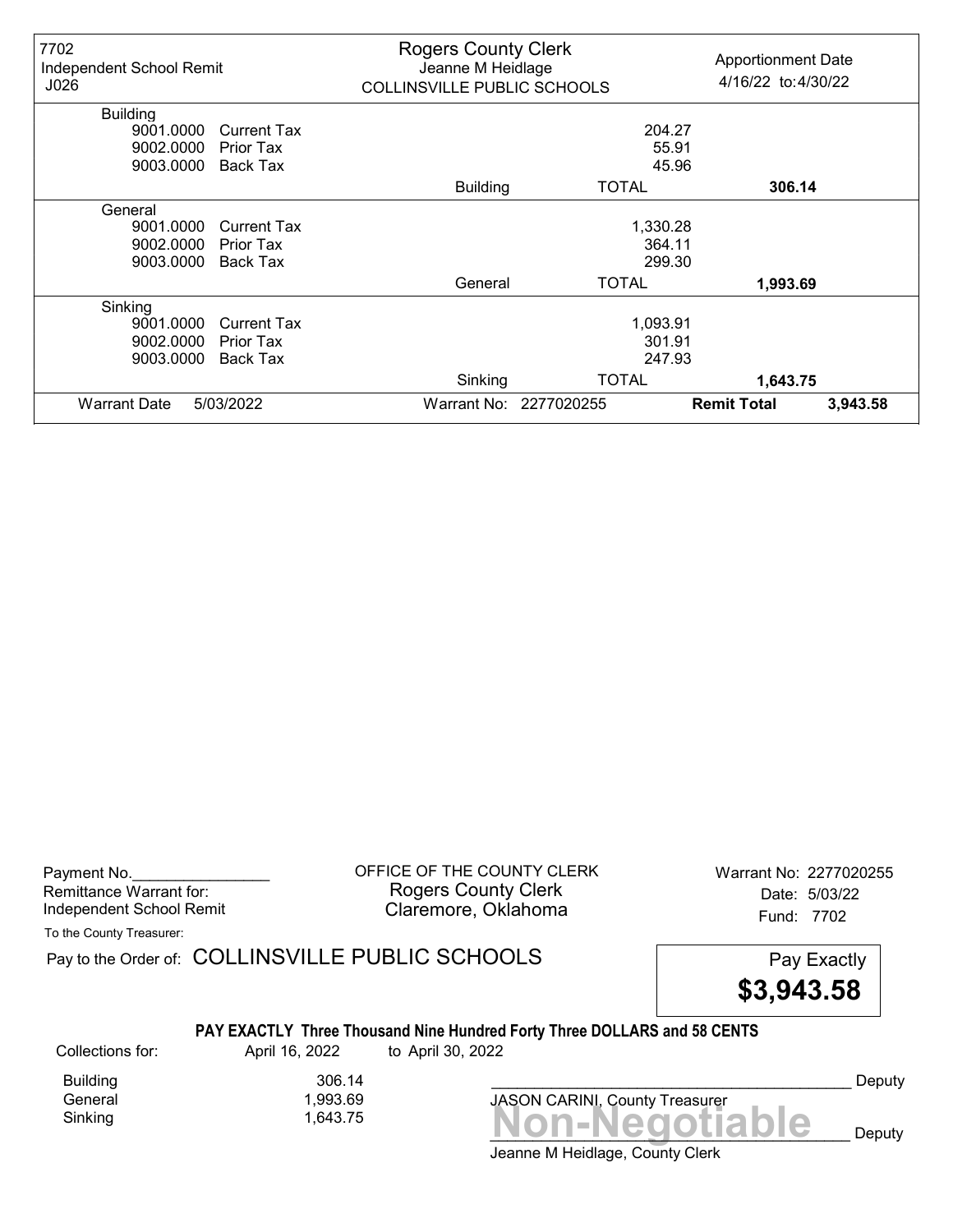| 7703<br>Municipal-City-Town Remit<br><b>CAT</b>                                                                        | <b>Rogers County Clerk</b><br>Jeanne M Heidlage<br><b>CITY OF CATOOSA</b> |                                | <b>Apportionment Date</b><br>4/16/22 to:4/30/22 |                   |
|------------------------------------------------------------------------------------------------------------------------|---------------------------------------------------------------------------|--------------------------------|-------------------------------------------------|-------------------|
| General<br>9208.0000 OTC - Alcoholic Beverage<br>9215,0000 OTC - Motor Vehicle<br>All Special Assessments<br>9501.0000 |                                                                           | 5,054.44<br>5,385.37<br>275.00 |                                                 |                   |
|                                                                                                                        | General                                                                   | <b>TOTAL</b>                   | 10,714.81                                       |                   |
| Sinking<br>9002.0000<br>Prior Tax<br>9003.0000<br>Back Tax                                                             |                                                                           | 5.21                           | 0.04                                            |                   |
| 5/03/2022<br><b>Warrant Date</b>                                                                                       | Sinking<br>Warrant No: 2277030093                                         | <b>TOTAL</b>                   | <b>Remit Total</b>                              | 5.25<br>10,720.06 |

| Payment No.               |  |
|---------------------------|--|
| Remittance Warrant for:   |  |
| Municipal-City-Town Remit |  |

OFFICE OF THE COUNTY CLERK Warrant No: 2277030093 Rogers County Clerk Date: 5/03/22 Claremore, Oklahoma<br>Fund: 7703

To the County Treasurer:

Pay to the Order of: CITY OF CATOOSA Pay to the Order of: CITY OF CATOOSA



### PAY EXACTLY Ten Thousand Seven Hundred Twenty DOLLARS and 6 CENTS

Collections for: April 16, 2022 to April 30, 2022

General 10,714.81<br>Sinking 5.25 Sinking

JASON CARINI, County Treasurer<br>
MON-Negotiable Deputy

Deputy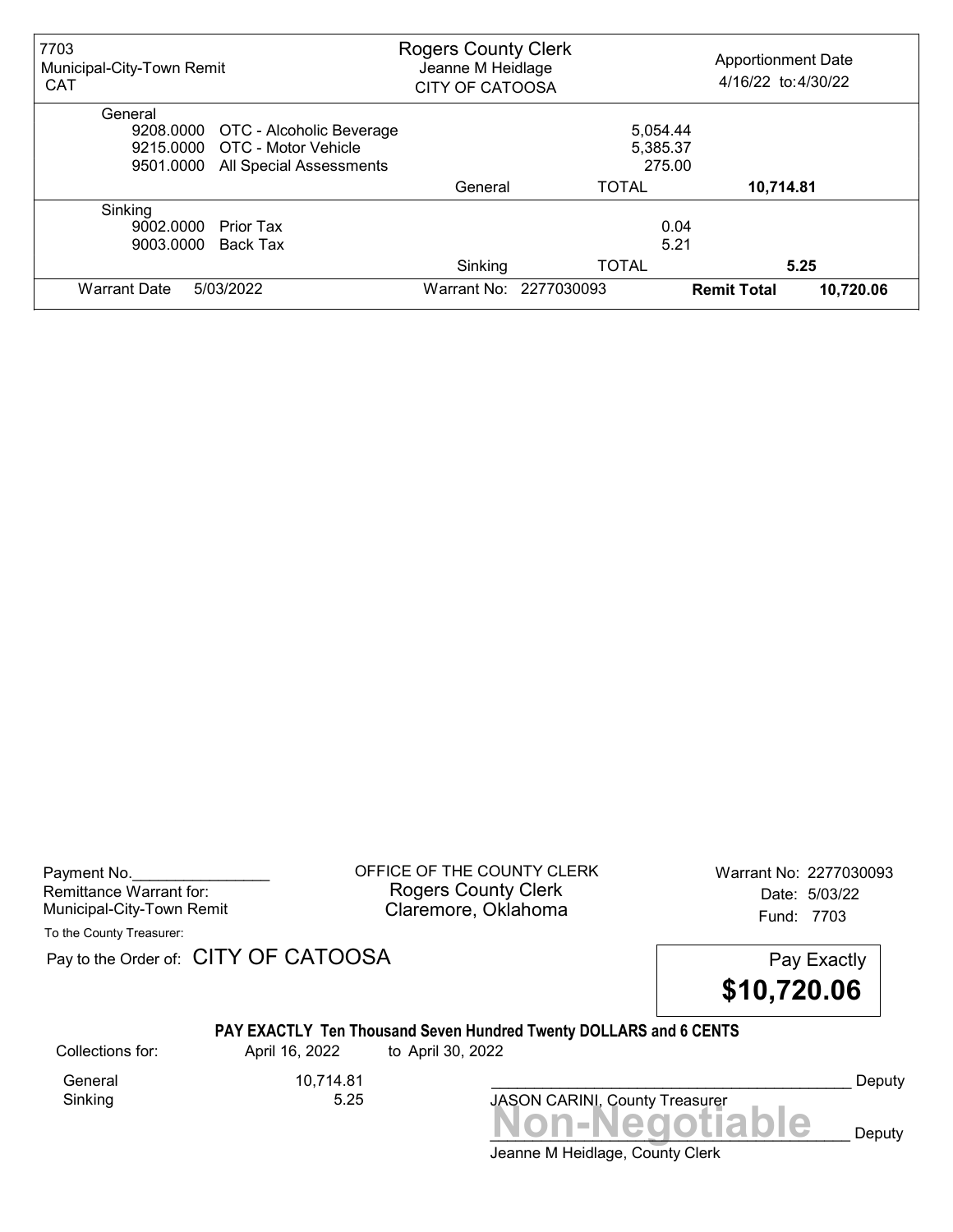| 7703<br>Municipal-City-Town Remit<br><b>CHE</b>                                | <b>Rogers County Clerk</b><br>Jeanne M Heidlage<br><b>TOWN OF CHELSEA</b> |                        | <b>Apportionment Date</b><br>4/16/22 to:4/30/22 |          |
|--------------------------------------------------------------------------------|---------------------------------------------------------------------------|------------------------|-------------------------------------------------|----------|
| General<br>9208.0000 OTC - Alcoholic Beverage<br>9215.0000 OTC - Motor Vehicle |                                                                           | 1.352.61<br>1,441.17   |                                                 |          |
|                                                                                | General                                                                   | TOTAL                  | 2.793.78                                        |          |
| 5/03/2022<br>Warrant Date                                                      |                                                                           | Warrant No: 2277030094 | <b>Remit Total</b>                              | 2.793.78 |

Payment No. 2277030094 CONDUCT OF THE COUNTY CLERK Warrant No: 2277030094 Rogers County Clerk Date: 5/03/22 Municipal-City-Town Remit Claremore, Oklahoma Fund: 7703

To the County Treasurer:

Pay to the Order of: TOWN OF CHELSEA Pay to the Order of: TOWN OF CHELSEA

\$2,793.78

### PAY EXACTLY Two Thousand Seven Hundred Ninety Three DOLLARS and 78 CENTS

Collections for: April 16, 2022 to April 30, 2022

Non-Negotiable Deputy JASON CARINI, County Treasurer General 2,793.78 \_\_\_\_\_\_\_\_\_\_\_\_\_\_\_\_\_\_\_\_\_\_\_\_\_\_\_\_\_\_\_\_\_\_\_\_\_\_\_\_\_\_ Deputy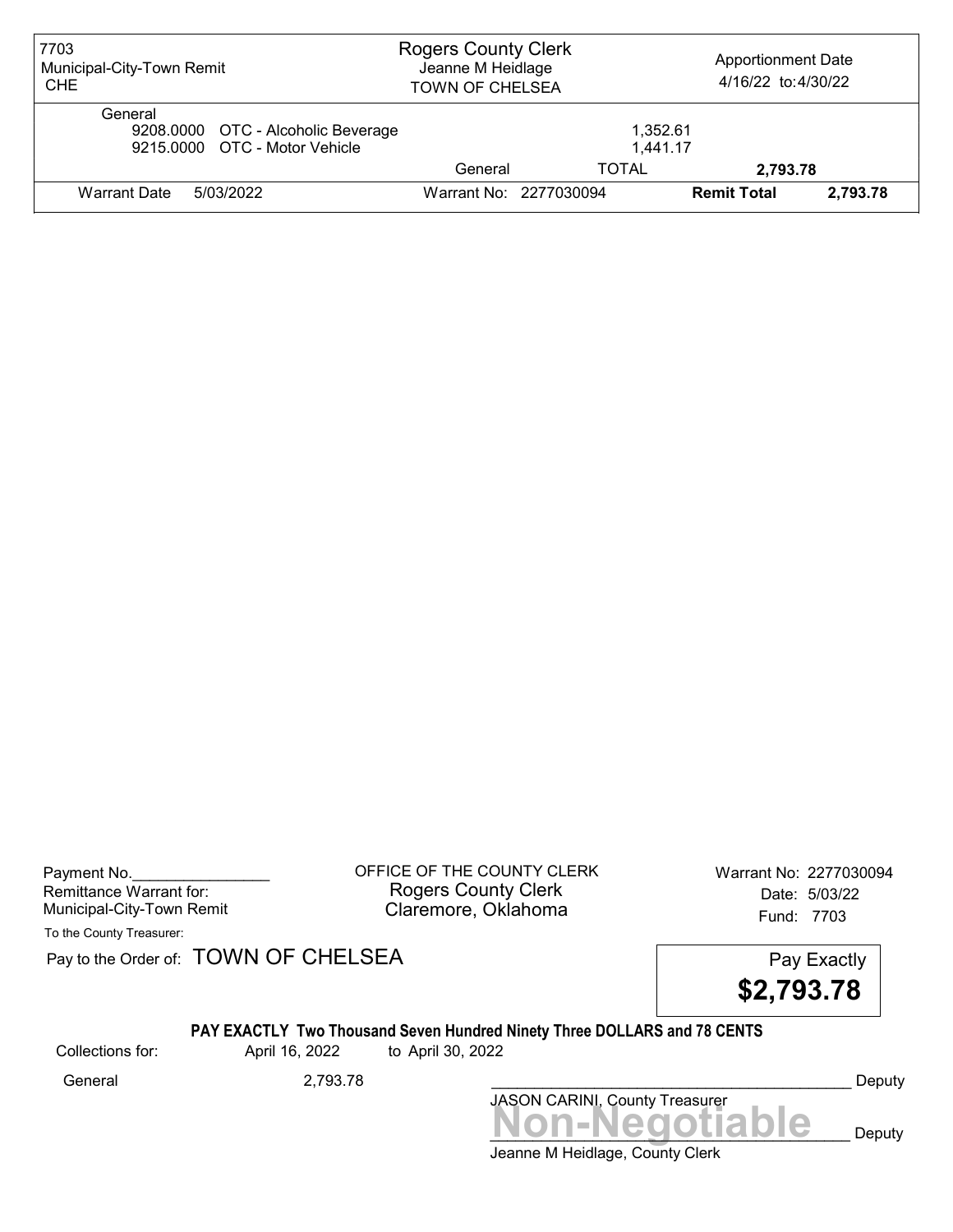| 7703<br>Municipal-City-Town Remit<br><b>CLA</b>                                | <b>Rogers County Clerk</b><br>Jeanne M Heidlage<br><b>CITY OF CLAREMORE</b> |                        | <b>Apportionment Date</b><br>4/16/22 to:4/30/22 |           |
|--------------------------------------------------------------------------------|-----------------------------------------------------------------------------|------------------------|-------------------------------------------------|-----------|
| General<br>9208.0000 OTC - Alcoholic Beverage<br>9215,0000 OTC - Motor Vehicle |                                                                             | 13,301.87<br>14,172.79 |                                                 |           |
|                                                                                | General                                                                     | TOTAL                  | 27,474.66                                       |           |
| 5/03/2022<br><b>Warrant Date</b>                                               |                                                                             | Warrant No: 2277030095 | <b>Remit Total</b>                              | 27,474.66 |

Payment No. 2277030095 CONSIDERT OF THE COUNTY CLERK Warrant No: 2277030095 Rogers County Clerk Date: 5/03/22 Municipal-City-Town Remit **Example 2018** Claremore, Oklahoma **Example 2018** Fund: 7703

To the County Treasurer:

Pay to the Order of: CITY OF CLAREMORE Pay to the Order of: CITY OF CLAREMORE

\$27,474.66

## PAY EXACTLY Twenty Seven Thousand Four Hundred Seventy Four DOLLARS and 66 CENTS

Collections for: April 16, 2022 to April 30, 2022

Jeanne M Heidlage, County Clerk Non-Negotiable Deputy JASON CARINI, County Treasurer General 27,474.66 \_\_\_\_\_\_\_\_\_\_\_\_\_\_\_\_\_\_\_\_\_\_\_\_\_\_\_\_\_\_\_\_\_\_\_\_\_\_\_\_\_\_ Deputy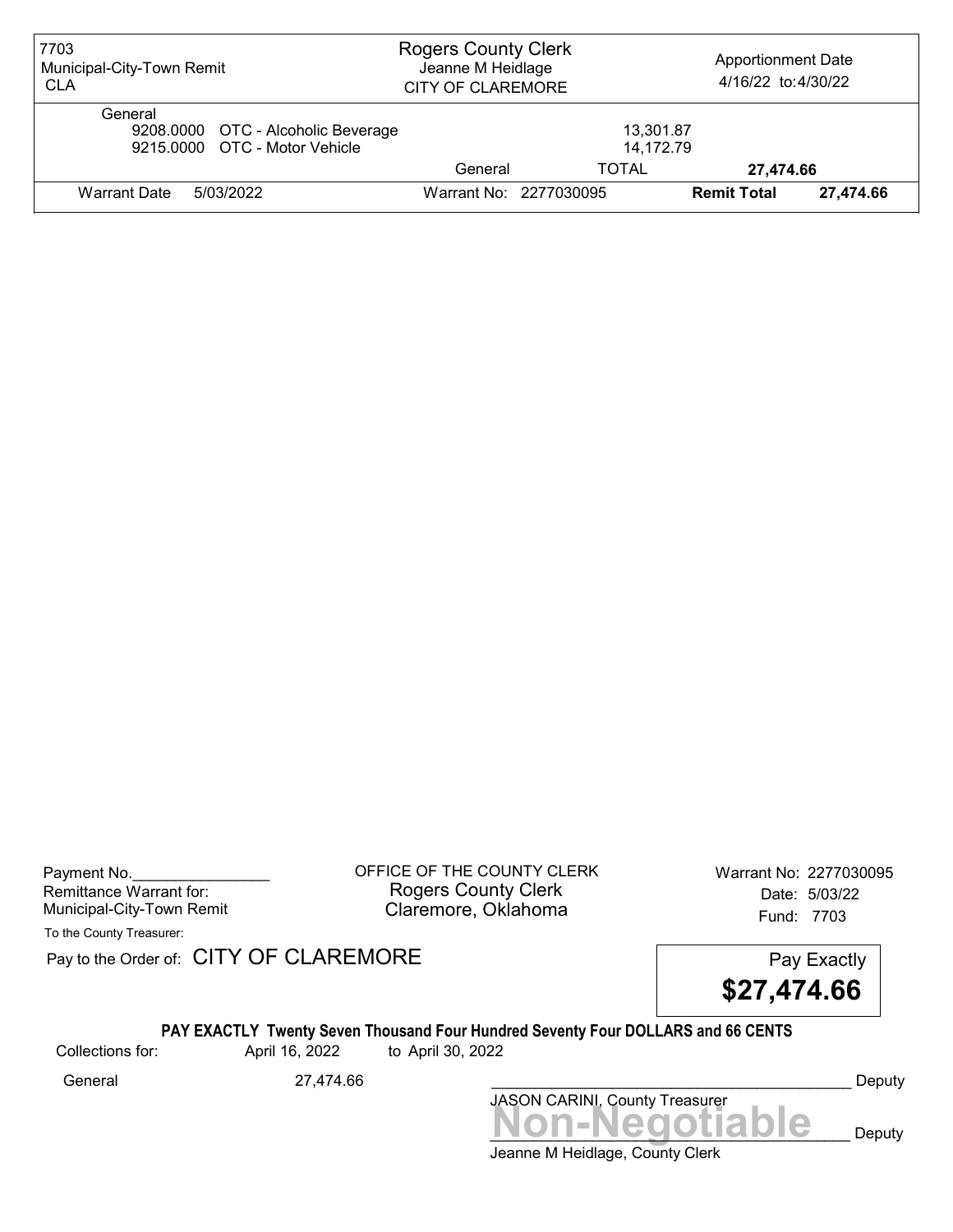| 7703<br>Municipal-City-Town Remit<br><b>FOY</b> | <b>Rogers County Clerk</b><br><b>Apportionment Date</b><br>Jeanne M Heidlage<br>4/16/22 to:4/30/22<br><b>TOWN OF FOYIL</b> |              |                    |        |
|-------------------------------------------------|----------------------------------------------------------------------------------------------------------------------------|--------------|--------------------|--------|
| General<br>9208.0000 OTC - Alcoholic Beverage   |                                                                                                                            | 250.00       |                    |        |
|                                                 | General                                                                                                                    | <b>TOTAL</b> | 250.00             |        |
| Warrant Date<br>5/03/2022                       | Warrant No: 2277030096                                                                                                     |              | <b>Remit Total</b> | 250.00 |

| Payment No.               |  |
|---------------------------|--|
| Remittance Warrant for:   |  |
| Municipal-City-Town Remit |  |

OFFICE OF THE COUNTY CLERK Warrant No: 2277030096 Rogers County Clerk Date: 5/03/22 Claremore, Oklahoma<br>Fund: 7703

To the County Treasurer:

Pay to the Order of: TOWN OF FOYIL Pay Exactly

\$250.00

# PAY EXACTLY Two Hundred Fifty DOLLARS and no CENTS

Collections for: April 16, 2022 to April 30, 2022

Jeanne M Heidlage, County Clerk JASON CARINI, County Treasurer<br>
MON-Negotiable Deputy General 250.00 250.00 Ceneral Deputy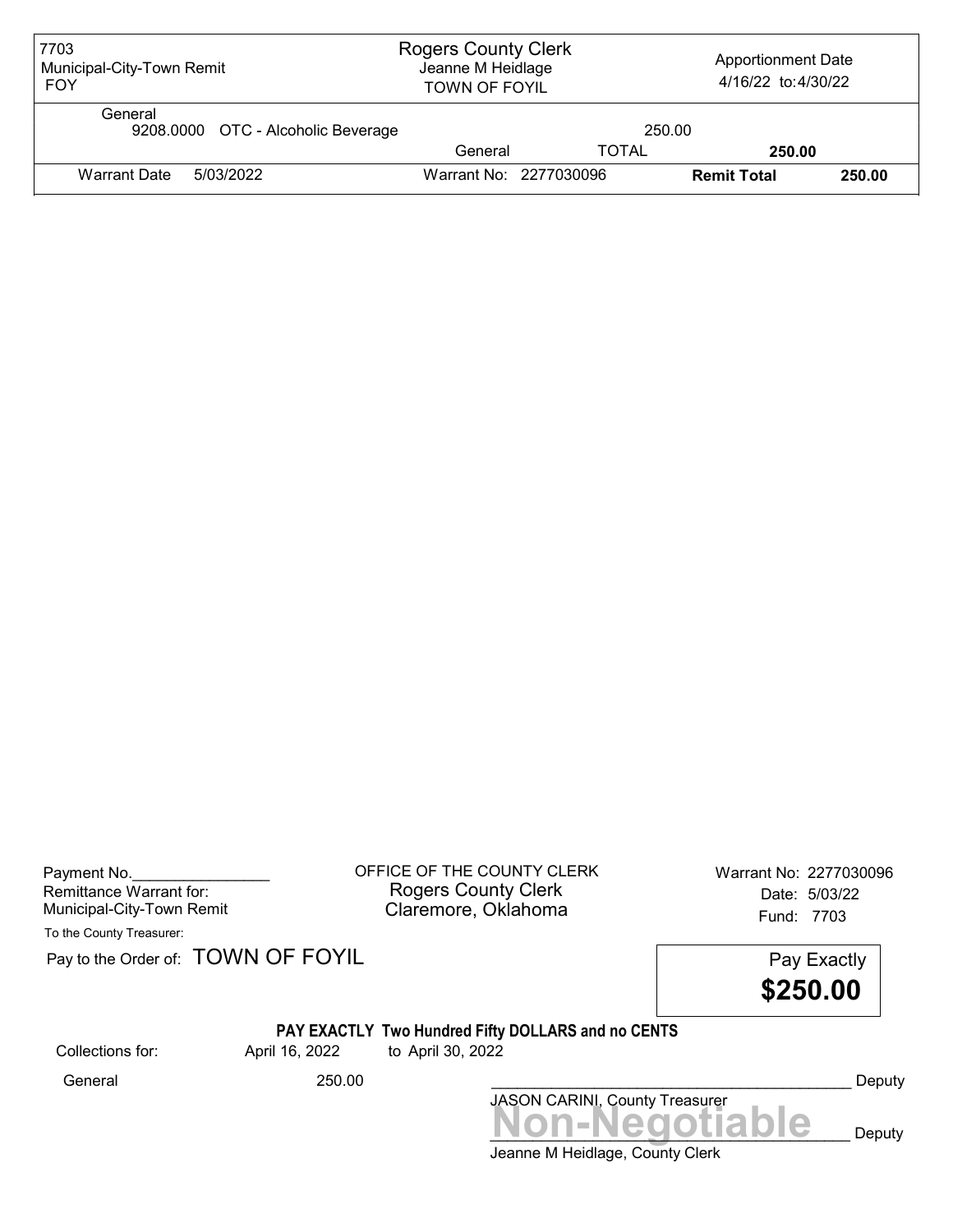| 7703<br>Municipal-City-Town Remit<br><b>INO</b>                                | <b>Rogers County Clerk</b><br>Jeanne M Heidlage<br><b>TOWN OF INOLA</b> |       | <b>Apportionment Date</b><br>4/16/22 to:4/30/22 |          |
|--------------------------------------------------------------------------------|-------------------------------------------------------------------------|-------|-------------------------------------------------|----------|
| General<br>9208.0000 OTC - Alcoholic Beverage<br>9215,0000 OTC - Motor Vehicle | 1,283.99<br>1,368.06                                                    |       |                                                 |          |
|                                                                                | General                                                                 | TOTAL | 2,652.05                                        |          |
| 5/03/2022<br><b>Warrant Date</b>                                               | Warrant No: 2277030097                                                  |       | <b>Remit Total</b>                              | 2.652.05 |

Payment No. 2277030097<br>
OFFICE OF THE COUNTY CLERK Warrant No: 2277030097 Rogers County Clerk Date: 5/03/22 Municipal-City-Town Remit **Example 2018** Claremore, Oklahoma **Example 2018** Fund: 7703

To the County Treasurer:

Pay to the Order of: TOWN OF INOLA Pay Exactly



### PAY EXACTLY Two Thousand Six Hundred Fifty Two DOLLARS and 5 CENTS

Collections for: April 16, 2022 to April 30, 2022

Non-Negotiable Deputy JASON CARINI, County Treasurer General 2,652.05 \_\_\_\_\_\_\_\_\_\_\_\_\_\_\_\_\_\_\_\_\_\_\_\_\_\_\_\_\_\_\_\_\_\_\_\_\_\_\_\_\_\_ Deputy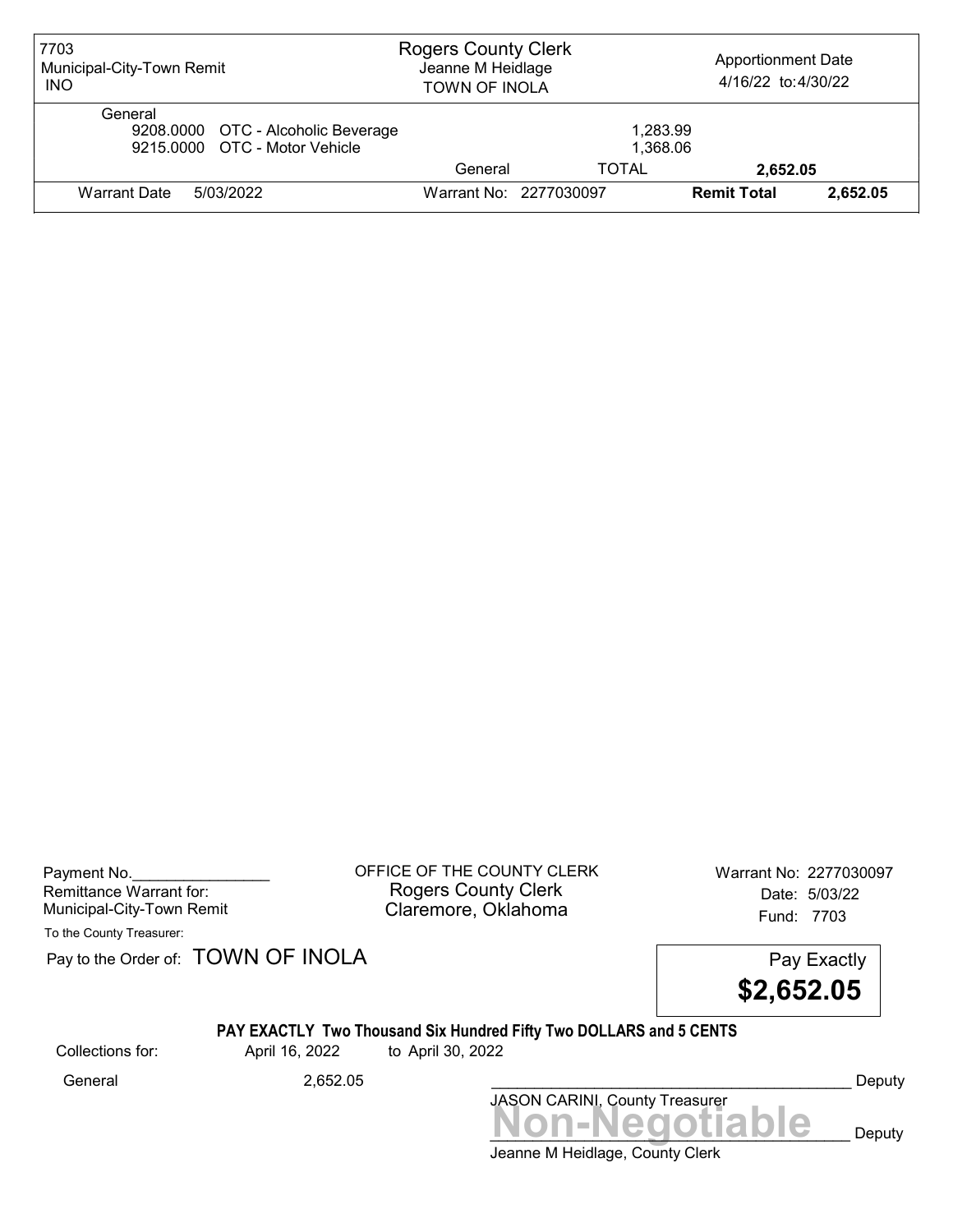| 7703<br>Municipal-City-Town Remit<br>OOL                                       | <b>Rogers County Clerk</b><br>Jeanne M Heidlage<br><b>TOWN OF OOLOGAH</b> |                        | <b>Apportionment Date</b><br>4/16/22 to:4/30/22 |          |
|--------------------------------------------------------------------------------|---------------------------------------------------------------------------|------------------------|-------------------------------------------------|----------|
| General<br>9208.0000 OTC - Alcoholic Beverage<br>9215,0000 OTC - Motor Vehicle | 886.57<br>944.61                                                          |                        |                                                 |          |
|                                                                                | General                                                                   | TOTAL                  | 1.831.18                                        |          |
| Warrant Date<br>5/03/2022                                                      |                                                                           | Warrant No: 2277030098 | <b>Remit Total</b>                              | 1.831.18 |

Payment No. 2277030098 COFFICE OF THE COUNTY CLERK Warrant No: 2277030098 Rogers County Clerk Date: 5/03/22 Municipal-City-Town Remit **Example 2018** Claremore, Oklahoma **Example 2018** Fund: 7703

To the County Treasurer:

Pay to the Order of: TOWN OF OOLOGAH Pay Exactly

\$1,831.18

# PAY EXACTLY One Thousand Eight Hundred Thirty One DOLLARS and 18 CENTS

Collections for: April 16, 2022 to April 30, 2022

Non-Negotiable Deputy JASON CARINI, County Treasurer General 1,831.18 \_\_\_\_\_\_\_\_\_\_\_\_\_\_\_\_\_\_\_\_\_\_\_\_\_\_\_\_\_\_\_\_\_\_\_\_\_\_\_\_\_\_ Deputy

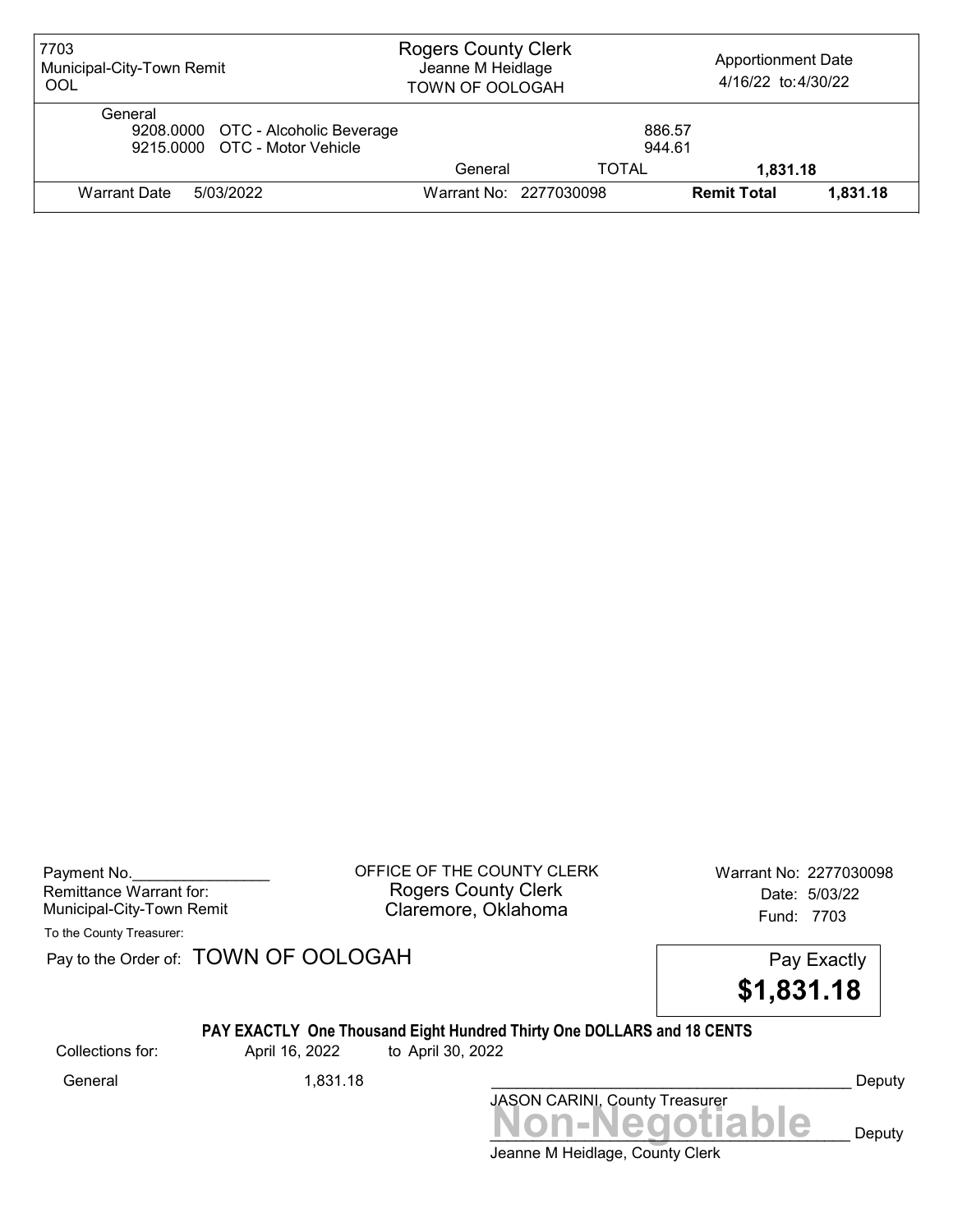| 7703<br>Municipal-City-Town Remit<br><b>TAL</b>                                | <b>Rogers County Clerk</b><br>Jeanne M Heidlage<br><b>TOWN OF TALALA</b> |                  | <b>Apportionment Date</b><br>4/16/22 to:4/30/22 |        |
|--------------------------------------------------------------------------------|--------------------------------------------------------------------------|------------------|-------------------------------------------------|--------|
| General<br>9208.0000 OTC - Alcoholic Beverage<br>9215.0000 OTC - Motor Vehicle |                                                                          | 175.27<br>186.76 |                                                 |        |
|                                                                                | General                                                                  | TOTAL            | 362.03                                          |        |
| Warrant Date<br>5/03/2022                                                      | Warrant No: 2277030099                                                   |                  | <b>Remit Total</b>                              | 362.03 |

Payment No. 2277030099 COFFICE OF THE COUNTY CLERK Warrant No: 2277030099 Rogers County Clerk Date: 5/03/22 Municipal-City-Town Remit Claremore, Oklahoma Fund: 7703

To the County Treasurer:

Pay to the Order of: **TOWN OF TALALA** Pay Exactly

\$362.03

## PAY EXACTLY Three Hundred Sixty Two DOLLARS and 3 CENTS

Collections for: April 16, 2022 to April 30, 2022

Non-Negotiable Deputy JASON CARINI, County Treasurer General 362.03 \_\_\_\_\_\_\_\_\_\_\_\_\_\_\_\_\_\_\_\_\_\_\_\_\_\_\_\_\_\_\_\_\_\_\_\_\_\_\_\_\_\_ Deputy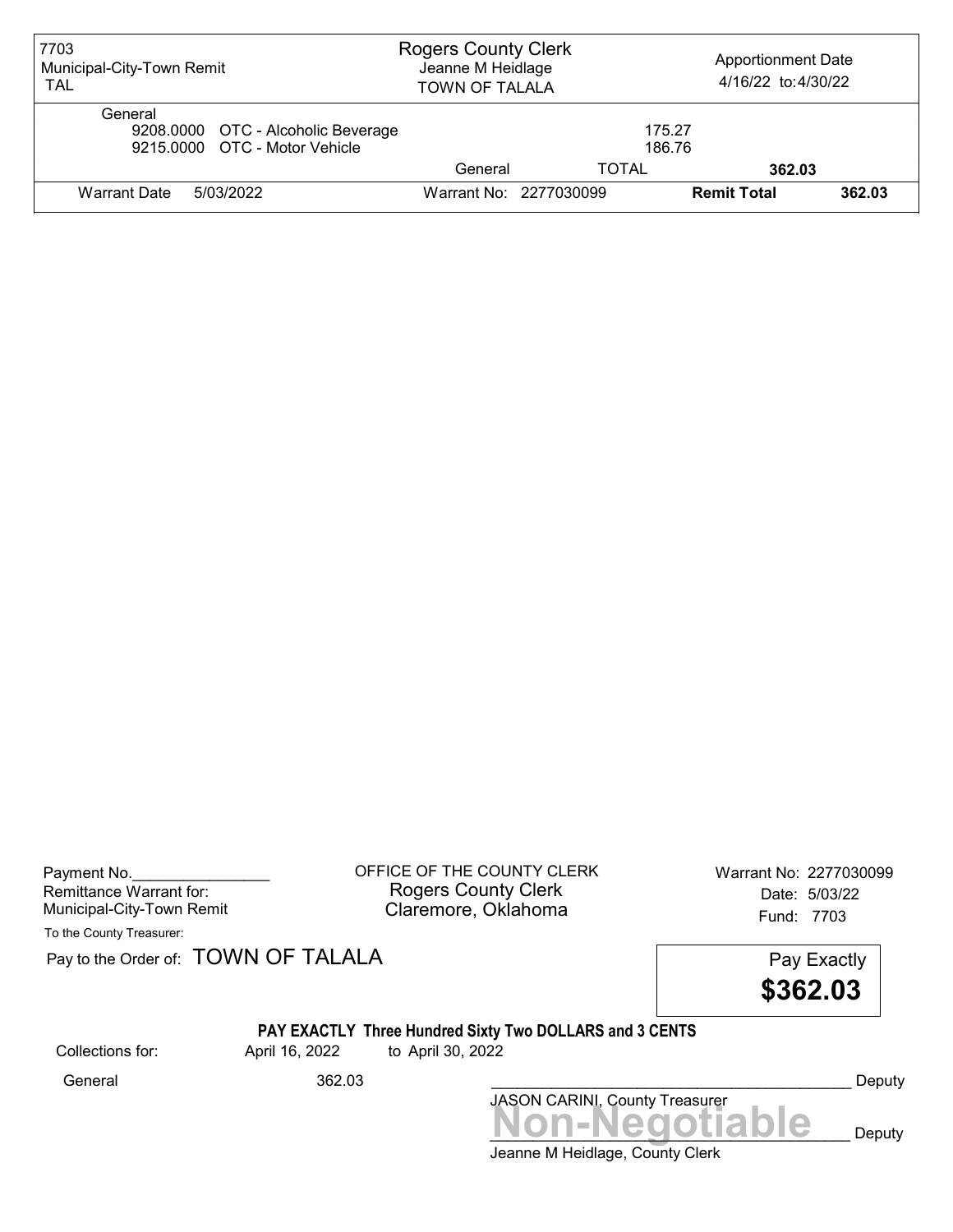| 7703<br>Municipal-City-Town Remit<br><b>VER</b>                                | <b>Rogers County Clerk</b><br>Jeanne M Heidlage<br><b>TOWN OF VERDIGRIS</b> |                        | <b>Apportionment Date</b><br>4/16/22 to:4/30/22 |          |
|--------------------------------------------------------------------------------|-----------------------------------------------------------------------------|------------------------|-------------------------------------------------|----------|
| General<br>9208.0000 OTC - Alcoholic Beverage<br>9215,0000 OTC - Motor Vehicle |                                                                             | 3,570.72<br>3,804.50   |                                                 |          |
|                                                                                | General                                                                     | TOTAL                  | 7,375.22                                        |          |
| Warrant Date<br>5/03/2022                                                      |                                                                             | Warrant No: 2277030100 | <b>Remit Total</b>                              | 7,375.22 |

Payment No. 2277030100 CHEICE OF THE COUNTY CLERK Warrant No: 2277030100 Rogers County Clerk Date: 5/03/22 Municipal-City-Town Remit **Example 2018** Claremore, Oklahoma **Example 2018** Fund: 7703

To the County Treasurer:

Pay to the Order of: TOWN OF VERDIGRIS Pay to the Order of: TOWN OF VERDIGRIS

\$7,375.22

#### PAY EXACTLY Seven Thousand Three Hundred Seventy Five DOLLARS and 22 CENTS

Collections for: April 16, 2022 to April 30, 2022

Jeanne M Heidlage, County Clerk Non-Negotiable Deputy JASON CARINI, County Treasurer General 7,375.22 \_\_\_\_\_\_\_\_\_\_\_\_\_\_\_\_\_\_\_\_\_\_\_\_\_\_\_\_\_\_\_\_\_\_\_\_\_\_\_\_\_\_ Deputy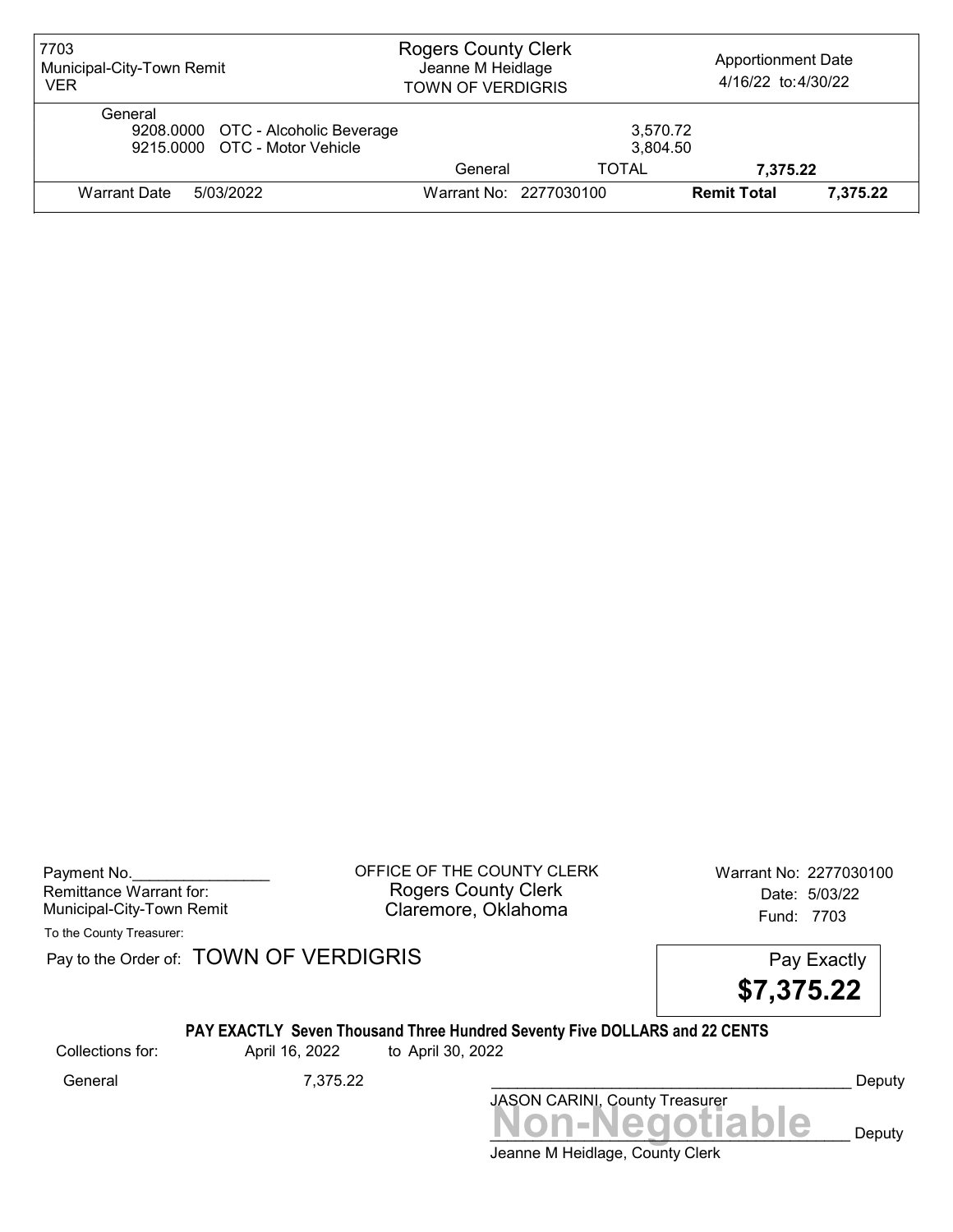| 7704<br><b>EMS</b>  |                    | <b>Rogers County Clerk</b><br>Emergency Medical Service District (EMS-522) Remit Jeanne M Heidlage<br>OOLOGAH-TALALA EMS DISTRICT |                        | <b>Apportionment Date</b><br>4/16/22 to:4/30/22 |
|---------------------|--------------------|-----------------------------------------------------------------------------------------------------------------------------------|------------------------|-------------------------------------------------|
| General             |                    |                                                                                                                                   |                        |                                                 |
| 9001.0000           | <b>Current Tax</b> |                                                                                                                                   | 858.18                 |                                                 |
| 9002.0000           | Prior Tax          |                                                                                                                                   | 218.75                 |                                                 |
| 9003.0000           | Back Tax           |                                                                                                                                   | 109.97                 |                                                 |
|                     |                    | General                                                                                                                           | <b>TOTAL</b>           | 1,186.90                                        |
| Sinking             |                    |                                                                                                                                   |                        |                                                 |
| 9001.0000           | <b>Current Tax</b> |                                                                                                                                   | 409.06                 |                                                 |
| 9002.0000           | Prior Tax          |                                                                                                                                   | 77.29                  |                                                 |
| 9003.0000           | Back Tax           |                                                                                                                                   | 33.25                  |                                                 |
|                     |                    | Sinking                                                                                                                           | <b>TOTAL</b>           | 519.60                                          |
| <b>Warrant Date</b> | 5/03/2022          |                                                                                                                                   | Warrant No: 2277040020 | <b>Remit Total</b><br>1,706.50                  |

| Payment No.                        |
|------------------------------------|
| Remittance Warrant for:            |
| Emergency Medical Service District |

OFFICE OF THE COUNTY CLERK Warrant No: 2277040020 Rogers County Clerk Date: 5/03/22 Claremore, Oklahoma **Emergency Claremore, Oklahoma** 

To the County Treasurer:

Pay to the Order of: OOLOGAH-TALALA EMS DISTRICT Pay Exactly



#### PAY EXACTLY One Thousand Seven Hundred Six DOLLARS and 50 CENTS

General 1,186.90<br>Sinking 519.60 Sinking

Collections for: April 16, 2022 to April 30, 2022

JASON CARINI, County Treasurer<br>
MON-Negotiable Deputy

Deputy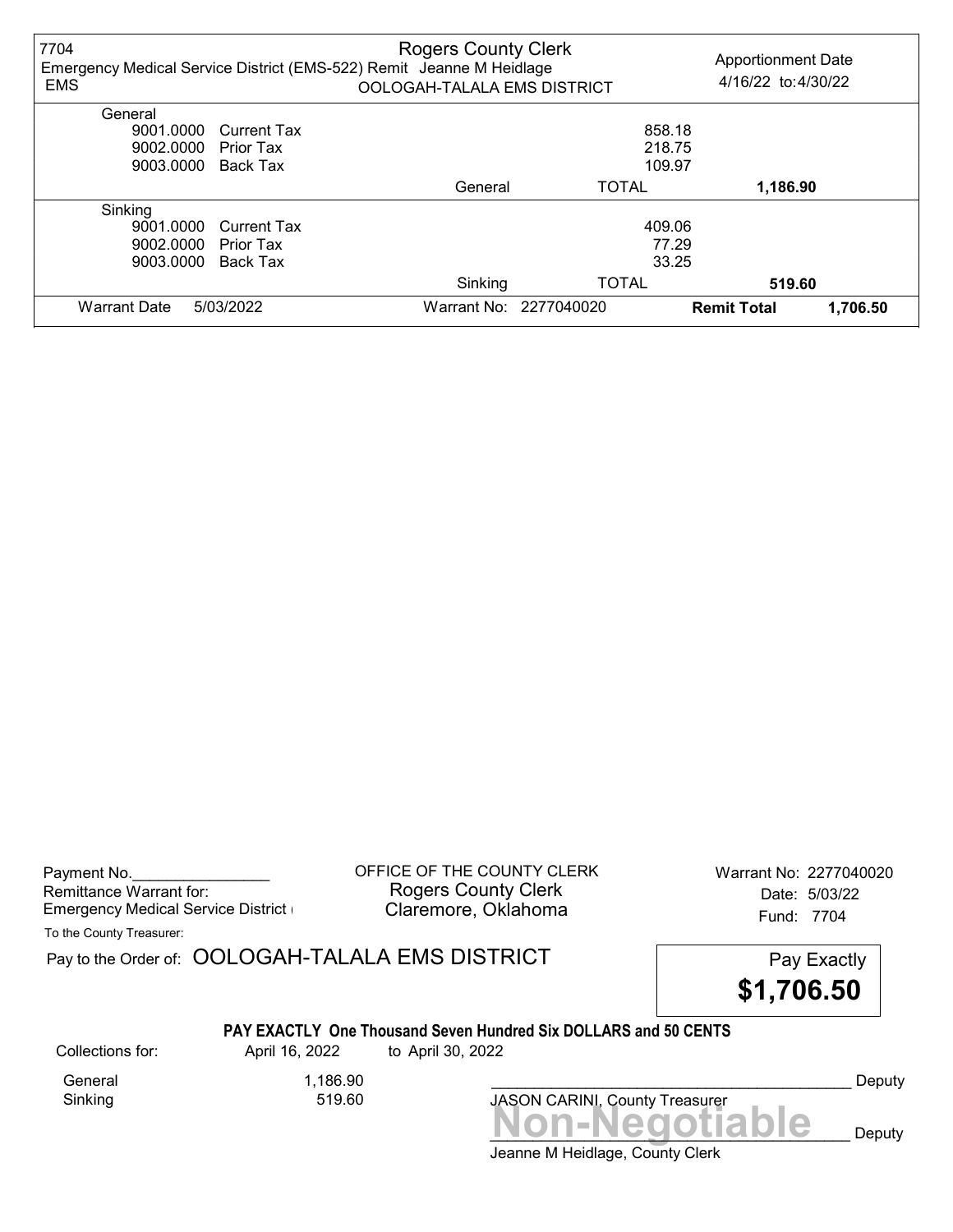| 7705<br><b>Fire Protection Districts Remit</b><br><b>FFD</b> | <b>Rogers County Clerk</b><br><b>Apportionment Date</b><br>Jeanne M Heidlage<br>4/16/22 to:4/30/22<br>FOYIL FIRE DEPARTMENT |                        |                    |          |
|--------------------------------------------------------------|-----------------------------------------------------------------------------------------------------------------------------|------------------------|--------------------|----------|
| General                                                      |                                                                                                                             |                        |                    |          |
| 9001.0000 Current Tax                                        |                                                                                                                             | 1,698.51               |                    |          |
| 9002.0000<br><b>Prior Tax</b>                                |                                                                                                                             | 52.84                  |                    |          |
|                                                              | General                                                                                                                     | <b>TOTAL</b>           | 1,751.35           |          |
| Sinking                                                      |                                                                                                                             |                        |                    |          |
| 9001.0000 Current Tax                                        |                                                                                                                             | 860.63                 |                    |          |
| 9002.0000<br><b>Prior Tax</b>                                | 31.76                                                                                                                       |                        |                    |          |
|                                                              | Sinking                                                                                                                     | <b>TOTAL</b>           | 892.39             |          |
| <b>Warrant Date</b><br>5/03/2022                             |                                                                                                                             | Warrant No: 2277050110 | <b>Remit Total</b> | 2,643.74 |

Payment No. 2277050110 CONTICE OF THE COUNTY CLERK Warrant No: 2277050110 Rogers County Clerk Date: 5/03/22 Fire Protection Districts Remit **Claremore, Oklahoma** Fund: 7705

To the County Treasurer:

Pay to the Order of: FOYIL FIRE DEPARTMENT FREE PAY EXACTLY



### PAY EXACTLY Two Thousand Six Hundred Forty Three DOLLARS and 74 CENTS

Collections for: April 16, 2022 to April 30, 2022

General 1,751.35<br>Sinking 892.39 Sinking

Deputy

Jeanne M Heidlage, County Clerk Non-Negotiable Deputy

JASON CARINI, County Treasurer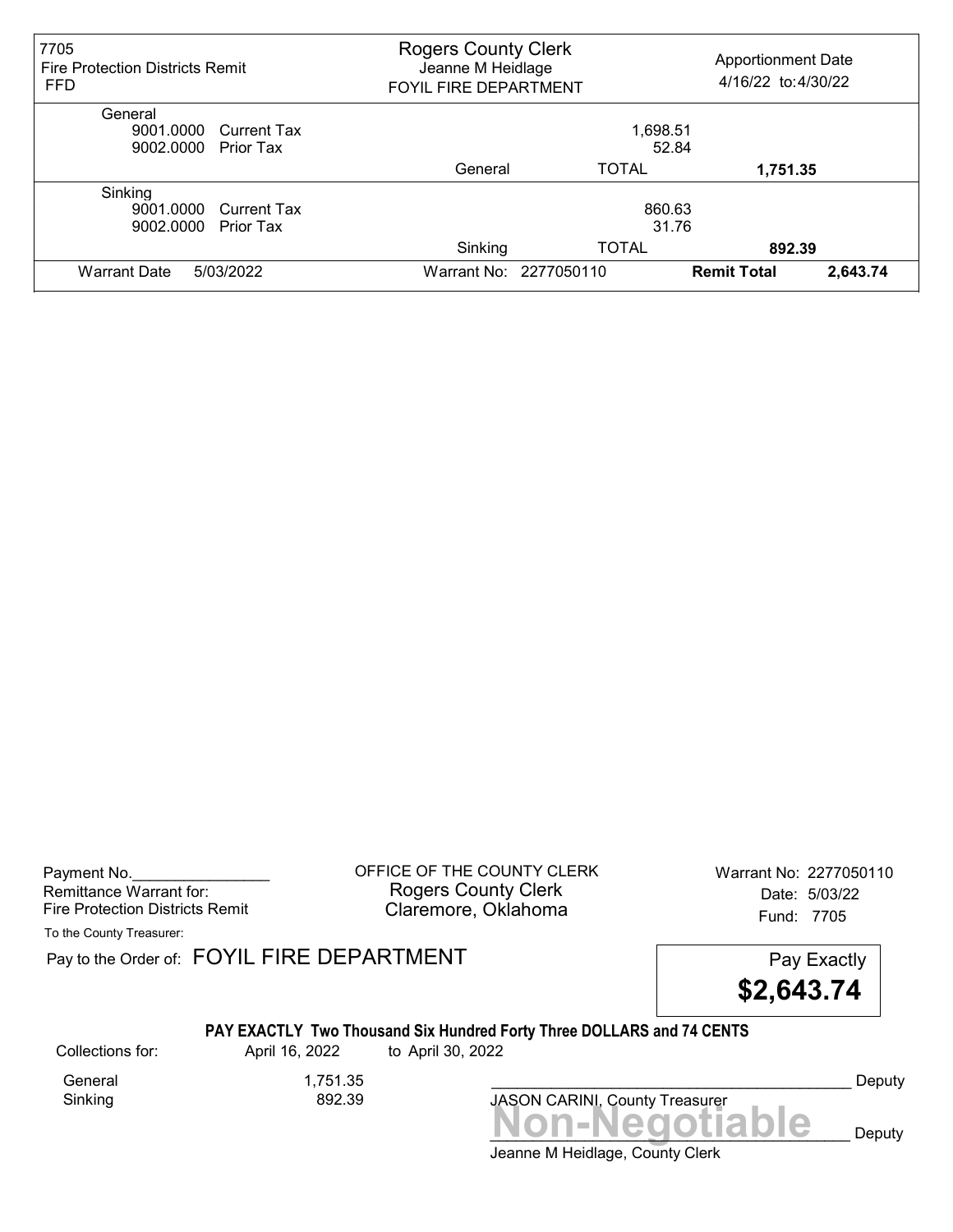| 7705<br><b>Fire Protection Districts Remit</b><br><b>LFD</b> | <b>Rogers County Clerk</b><br>Jeanne M Heidlage<br><b>LIMESTONE FIRE DISTRICT</b> |                        | <b>Apportionment Date</b><br>4/16/22 to:4/30/22 |          |
|--------------------------------------------------------------|-----------------------------------------------------------------------------------|------------------------|-------------------------------------------------|----------|
| General                                                      |                                                                                   |                        |                                                 |          |
| 9001.0000<br><b>Current Tax</b>                              |                                                                                   | 2,875.03               |                                                 |          |
| 9002.0000<br>Prior Tax                                       |                                                                                   | 328.55                 |                                                 |          |
| 9003.0000<br>Back Tax                                        |                                                                                   | 634.13                 |                                                 |          |
|                                                              | General                                                                           | <b>TOTAL</b>           | 3,837.71                                        |          |
| Sinking                                                      |                                                                                   |                        |                                                 |          |
| 9001.0000<br><b>Current Tax</b>                              |                                                                                   | 1,006.18               |                                                 |          |
| 9002.0000<br>Prior Tax                                       |                                                                                   | 114.98                 |                                                 |          |
| 9003.0000<br>Back Tax                                        |                                                                                   | 221.92                 |                                                 |          |
|                                                              | Sinking                                                                           | <b>TOTAL</b>           | 1,343.08                                        |          |
| <b>Warrant Date</b><br>5/03/2022                             |                                                                                   | Warrant No: 2277050111 | <b>Remit Total</b>                              | 5,180.79 |

Payment No. 2277050111 COUNTY CLERK Warrant No: 2277050111 Rogers County Clerk Date: 5/03/22 Fire Protection Districts Remit **Claremore, Oklahoma** Fund: 7705

To the County Treasurer:

Pay to the Order of: LIMESTONE FIRE DISTRICT Pay Exactly Pay Exactly



### PAY EXACTLY Five Thousand One Hundred Eighty DOLLARS and 79 CENTS

General 3,837.71<br>Sinking 1,343.08

1,343.08

Collections for: April 16, 2022 to April 30, 2022

Deputy

Jeanne M Heidlage, County Clerk Non-Negotiable Deputy

JASON CARINI, County Treasurer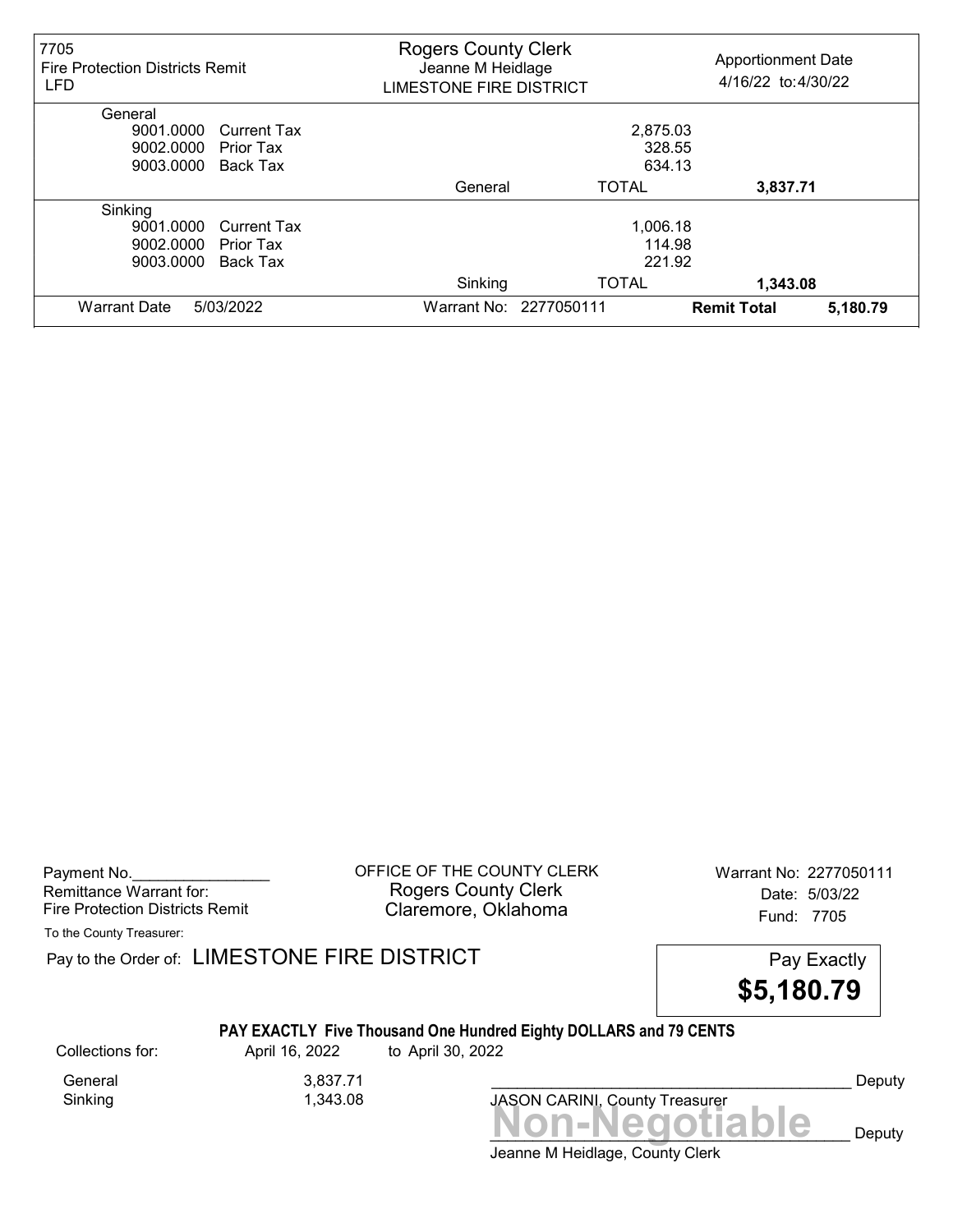| 7705<br><b>Fire Protection Districts Remit</b><br><b>NFD</b> | <b>Rogers County Clerk</b><br>Jeanne M Heidlage<br>NORTHWEST FIRE DISTRICT |                        | <b>Apportionment Date</b><br>4/16/22 to:4/30/22 |          |
|--------------------------------------------------------------|----------------------------------------------------------------------------|------------------------|-------------------------------------------------|----------|
| General                                                      |                                                                            |                        |                                                 |          |
| 9001.0000<br><b>Current Tax</b>                              |                                                                            | 3,961.84               |                                                 |          |
| 9002.0000<br>Prior Tax                                       |                                                                            | 810.88                 |                                                 |          |
| 9003.0000<br>Back Tax                                        |                                                                            | 751.60                 |                                                 |          |
|                                                              | General                                                                    | <b>TOTAL</b>           | 5,524.32                                        |          |
| Sinking                                                      |                                                                            |                        |                                                 |          |
| 9001.0000<br><b>Current Tax</b>                              |                                                                            | 1,037.94               |                                                 |          |
| 9002.0000<br>Prior Tax                                       |                                                                            | 239.54                 |                                                 |          |
| 9003.0000<br>Back Tax                                        |                                                                            | 221.32                 |                                                 |          |
|                                                              | Sinking                                                                    | <b>TOTAL</b>           | 1,498.80                                        |          |
| <b>Warrant Date</b><br>5/03/2022                             |                                                                            | Warrant No: 2277050112 | <b>Remit Total</b>                              | 7,023.12 |

Payment No. 2277050112 Rogers County Clerk Date: 5/03/22 Fire Protection Districts Remit **Claremore, Oklahoma** Fund: 7705

To the County Treasurer:

Pay to the Order of: NORTHWEST FIRE DISTRICT FIRE Pay Exactly

\$7,023.12

# PAY EXACTLY Seven Thousand Twenty Three DOLLARS and 12 CENTS

General 5,524.32<br>Sinking 1,498.80

1,498.80

Collections for: April 16, 2022 to April 30, 2022

Non-Negotiable Deputy JASON CARINI, County Treasurer

Deputy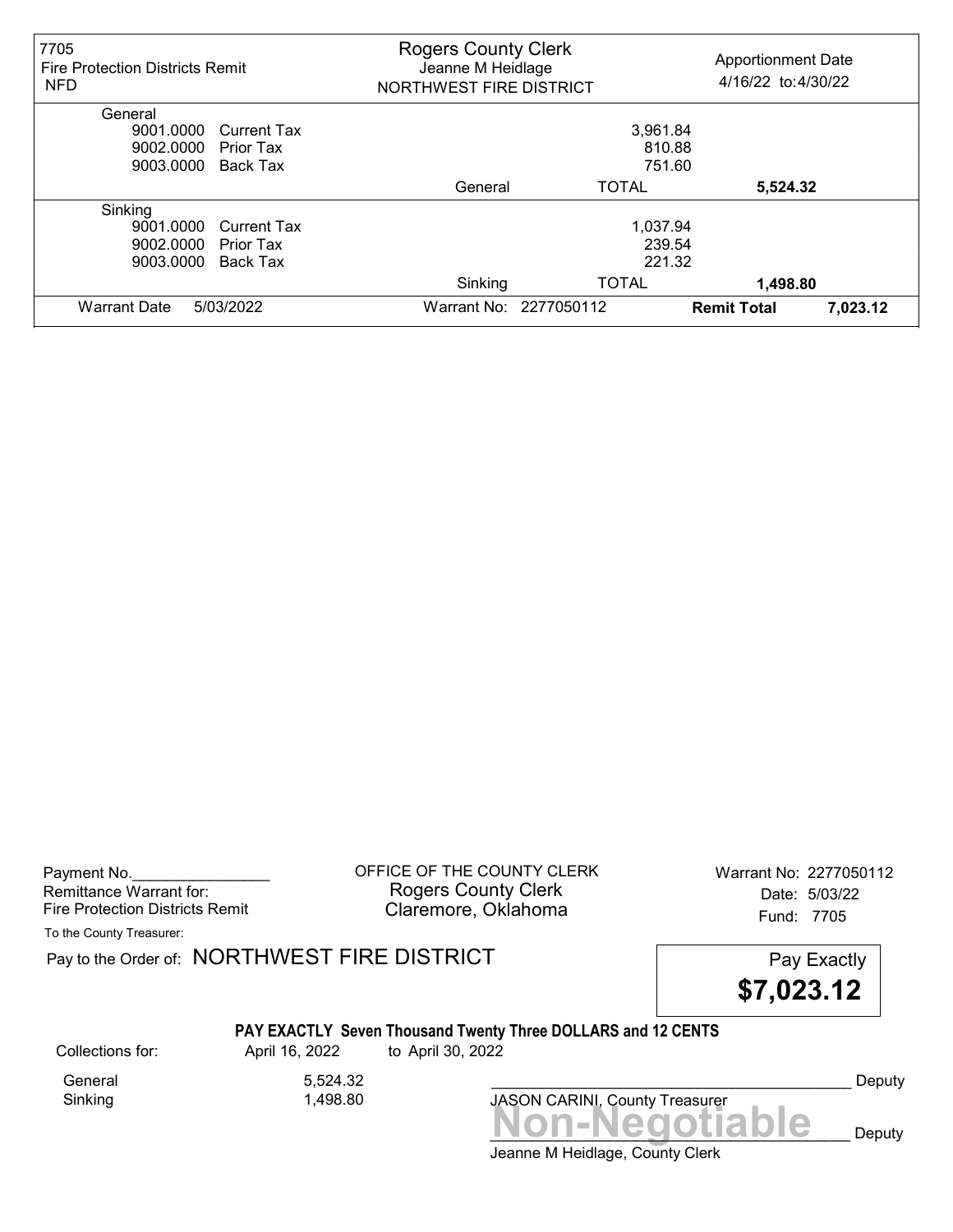| 7705<br><b>Fire Protection Districts Remit</b><br>TFD | <b>Rogers County Clerk</b><br><b>Apportionment Date</b><br>Jeanne M Heidlage<br>4/16/22 to:4/30/22<br>TRI-DISTRICT FIRE DISTRICT |                        |                    |          |
|-------------------------------------------------------|----------------------------------------------------------------------------------------------------------------------------------|------------------------|--------------------|----------|
| General<br>9001.0000 Current Tax                      |                                                                                                                                  | 1,153.23               |                    |          |
|                                                       | General                                                                                                                          | TOTAL                  | 1,153.23           |          |
| Sinking<br>9001.0000 Current Tax                      | 691.94<br>Sinking<br>TOTAL<br>691.94                                                                                             |                        |                    |          |
| <b>Warrant Date</b><br>5/03/2022                      |                                                                                                                                  | Warrant No: 2277050113 | <b>Remit Total</b> | 1,845.17 |

Payment No. 2277050113 COFFICE OF THE COUNTY CLERK Warrant No: 2277050113 Rogers County Clerk Date: 5/03/22 Fire Protection Districts Remit **Claremore, Oklahoma** Fund: 7705

To the County Treasurer:

Pay to the Order of: TRI-DISTRICT FIRE DISTRICT **Pay Exactly** Pay Exactly

\$1,845.17

### PAY EXACTLY One Thousand Eight Hundred Forty Five DOLLARS and 17 CENTS

Collections for: April 16, 2022 to April 30, 2022

General 1,153.23<br>Sinking 691.94 Sinking

Jeanne M Heidlage, County Clerk Non-Negotiable Deputy JASON CARINI, County Treasurer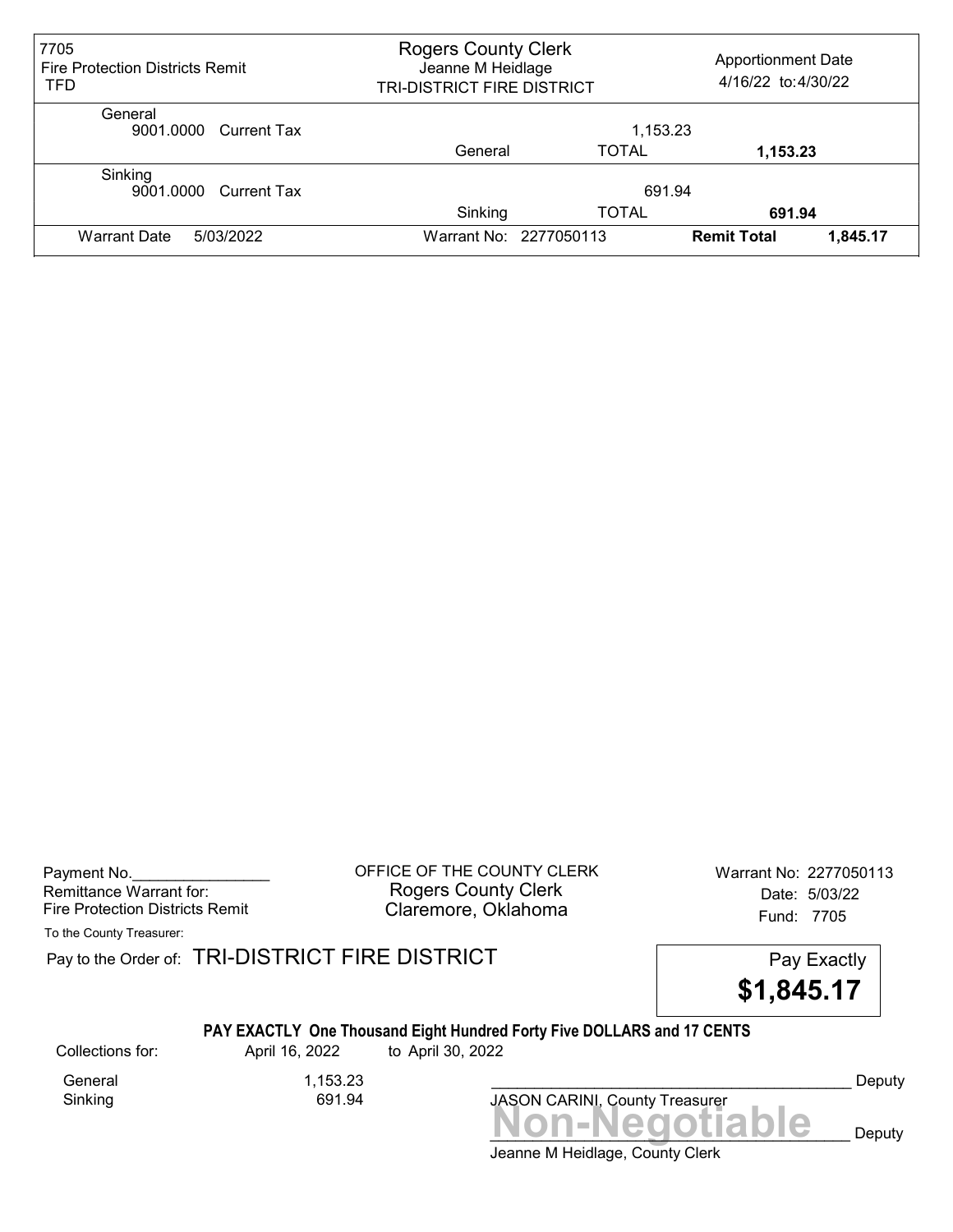| 7705<br><b>Fire Protection Districts Remit</b><br><b>VFD</b>                  | <b>Rogers County Clerk</b><br><b>Apportionment Date</b><br>Jeanne M Heidlage<br>4/16/22 to:4/30/22<br><b>VERDIGRIS FIRE DISTRICT</b> |              |                    |          |
|-------------------------------------------------------------------------------|--------------------------------------------------------------------------------------------------------------------------------------|--------------|--------------------|----------|
| General<br>9001.0000 Current Tax<br>9002.0000 Prior Tax<br>9003.0000 Back Tax | 2,391.44<br>22.66<br>0.15                                                                                                            |              |                    |          |
|                                                                               | General                                                                                                                              | <b>TOTAL</b> | 2,414.25           |          |
| 5/03/2022<br><b>Warrant Date</b>                                              | Warrant No: 2277050114                                                                                                               |              | <b>Remit Total</b> | 2,414.25 |

Payment No. 2277050114 COUNTY CLERK Warrant No: 2277050114 Rogers County Clerk Date: 5/03/22 Fire Protection Districts Remit **Claremore, Oklahoma** Fund: 7705

To the County Treasurer:

Pay to the Order of: VERDIGRIS FIRE DISTRICT Pay to the Order of: VERDIGRIS FIRE DISTRICT

\$2,414.25

#### PAY EXACTLY Two Thousand Four Hundred Fourteen DOLLARS and 25 CENTS

Collections for: April 16, 2022 to April 30, 2022

Jeanne M Heidlage, County Clerk Non-Negotiable Deputy JASON CARINI, County Treasurer General 2,414.25 \_\_\_\_\_\_\_\_\_\_\_\_\_\_\_\_\_\_\_\_\_\_\_\_\_\_\_\_\_\_\_\_\_\_\_\_\_\_\_\_\_\_ Deputy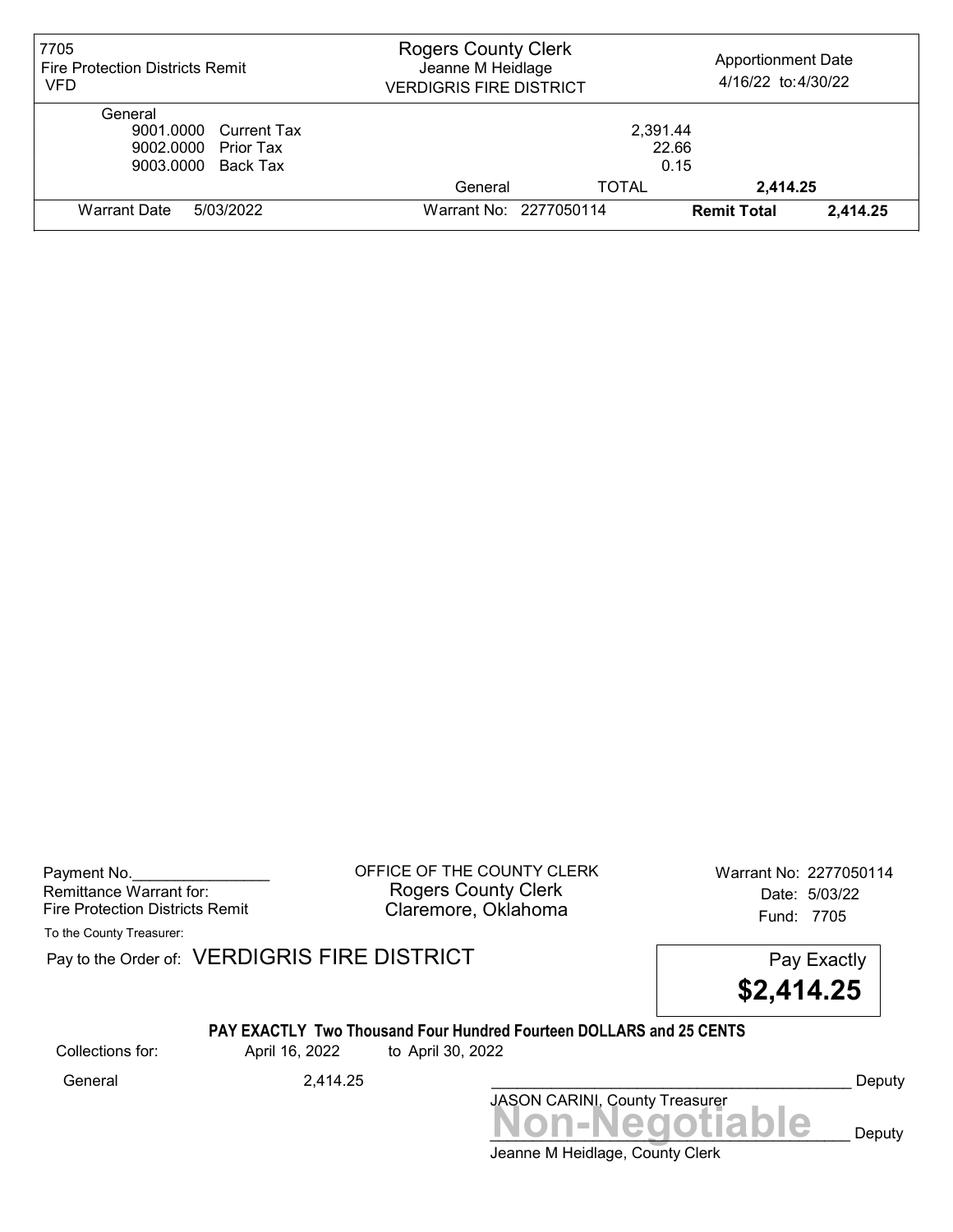| 7705<br>Fire Protection Districts Remit<br><b>FAF</b>                         | <b>Rogers County Clerk</b><br><b>Apportionment Date</b><br>Jeanne M Heidlage<br>4/16/22 to:4/30/22<br>FAIR OAKS FIRE PROTECTION DIST |              |                    |          |
|-------------------------------------------------------------------------------|--------------------------------------------------------------------------------------------------------------------------------------|--------------|--------------------|----------|
| General<br>9001.0000 Current Tax<br>9002.0000 Prior Tax<br>9003.0000 Back Tax | 1.764.55<br>0.08<br>73.50                                                                                                            |              |                    |          |
|                                                                               | General                                                                                                                              | <b>TOTAL</b> | 1,838.13           |          |
| Warrant Date<br>5/03/2022                                                     | Warrant No: 2277050115                                                                                                               |              | <b>Remit Total</b> | 1.838.13 |

Payment No. 2277050115 Rogers County Clerk Date: 5/03/22 Fire Protection Districts Remit **Claremore, Oklahoma** Fund: 7705

To the County Treasurer:

Pay to the Order of: FAIR OAKS FIRE PROTECTION DIST Pay Exactly

\$1,838.13

## PAY EXACTLY One Thousand Eight Hundred Thirty Eight DOLLARS and 13 CENTS

Collections for: April 16, 2022 to April 30, 2022

Non-Negotiable Deputy JASON CARINI, County Treasurer General 1,838.13 \_\_\_\_\_\_\_\_\_\_\_\_\_\_\_\_\_\_\_\_\_\_\_\_\_\_\_\_\_\_\_\_\_\_\_\_\_\_\_\_\_\_ Deputy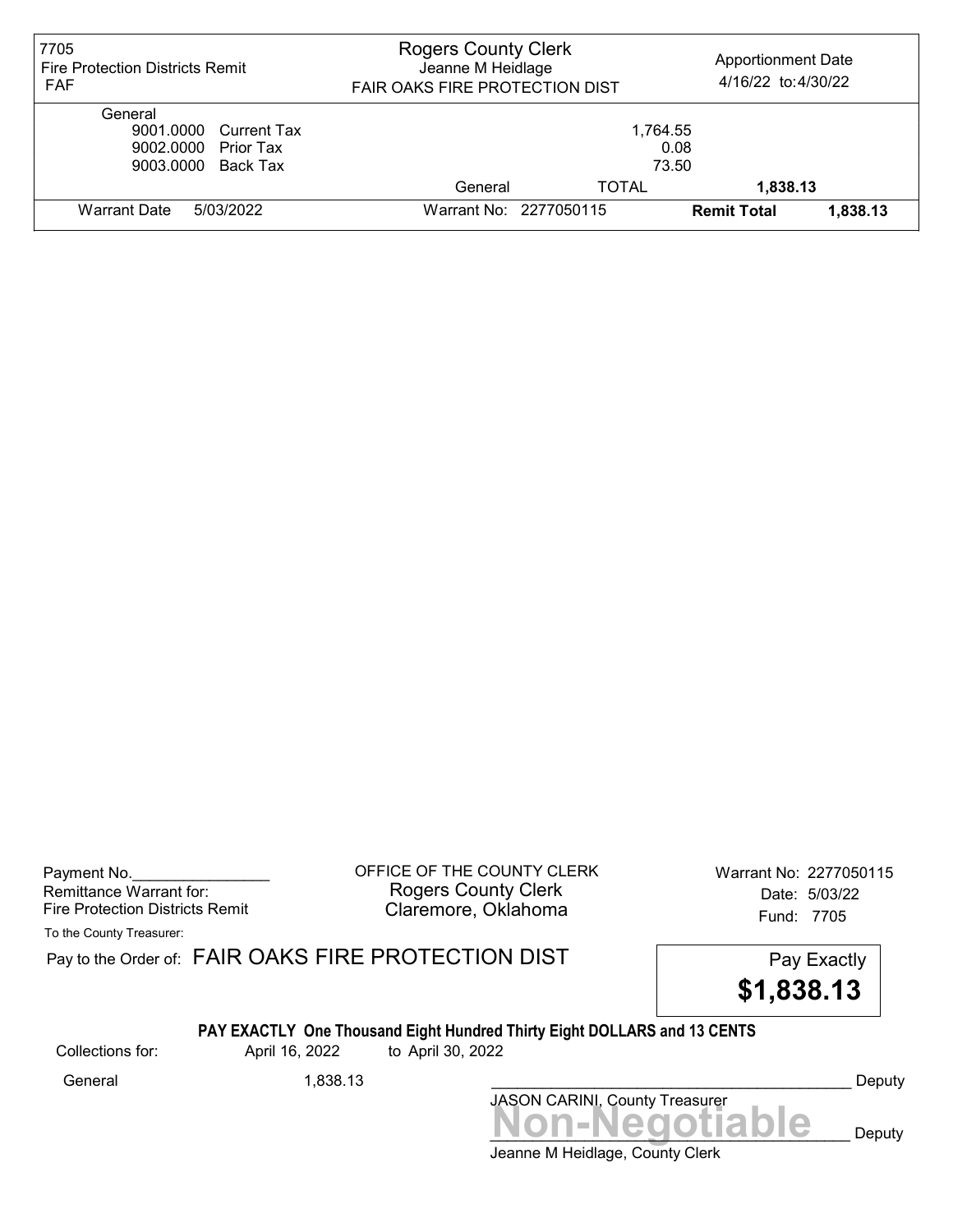| 7706<br><b>Career Tech Remit</b><br><b>VT11</b> |                    | <b>Rogers County Clerk</b><br><b>Apportionment Date</b><br>Jeanne M Heidlage<br>4/16/22 to: 4/30/22<br><b>NORTHEAST VO TECH 11</b> |                        |                    |           |
|-------------------------------------------------|--------------------|------------------------------------------------------------------------------------------------------------------------------------|------------------------|--------------------|-----------|
| <b>Building</b>                                 |                    |                                                                                                                                    |                        |                    |           |
| 9001.0000                                       | <b>Current Tax</b> | 1,726.11                                                                                                                           |                        |                    |           |
| 9002.0000                                       | Prior Tax          | 198.23                                                                                                                             |                        |                    |           |
| 9003.0000                                       | Back Tax           | 200.67                                                                                                                             |                        |                    |           |
|                                                 |                    | <b>Building</b>                                                                                                                    | <b>TOTAL</b>           | 2,125.01           |           |
| General                                         |                    |                                                                                                                                    |                        |                    |           |
| 9001.0000                                       | <b>Current Tax</b> | 17,726.95                                                                                                                          |                        |                    |           |
| 9002.0000                                       | Prior Tax          | 2,035.83                                                                                                                           |                        |                    |           |
| 9003.0000                                       | Back Tax           | 2,060.72                                                                                                                           |                        |                    |           |
|                                                 |                    | General                                                                                                                            | <b>TOTAL</b>           | 21,823.50          |           |
| <b>Warrant Date</b>                             | 5/03/2022          |                                                                                                                                    | Warrant No: 2277060039 | <b>Remit Total</b> | 23,948.51 |

Payment No. 2277060039 COFFICE OF THE COUNTY CLERK Warrant No: 2277060039 Rogers County Clerk Date: 5/03/22 Career Tech Remit **Claremore, Oklahoma Claremore**, Oklahoma

To the County Treasurer:

Pay to the Order of: NORTHEAST VO TECH 11 Pay Exactly



## PAY EXACTLY Twenty Three Thousand Nine Hundred Forty Eight DOLLARS and 51 CENTS

Collections for: April 16, 2022 to April 30, 2022

Building 2,125.01<br>General 21,823.50

General 21,823.50

Jeanne M Heidlage, County Clerk Non-Negotiable Deputy JASON CARINI, County Treasurer